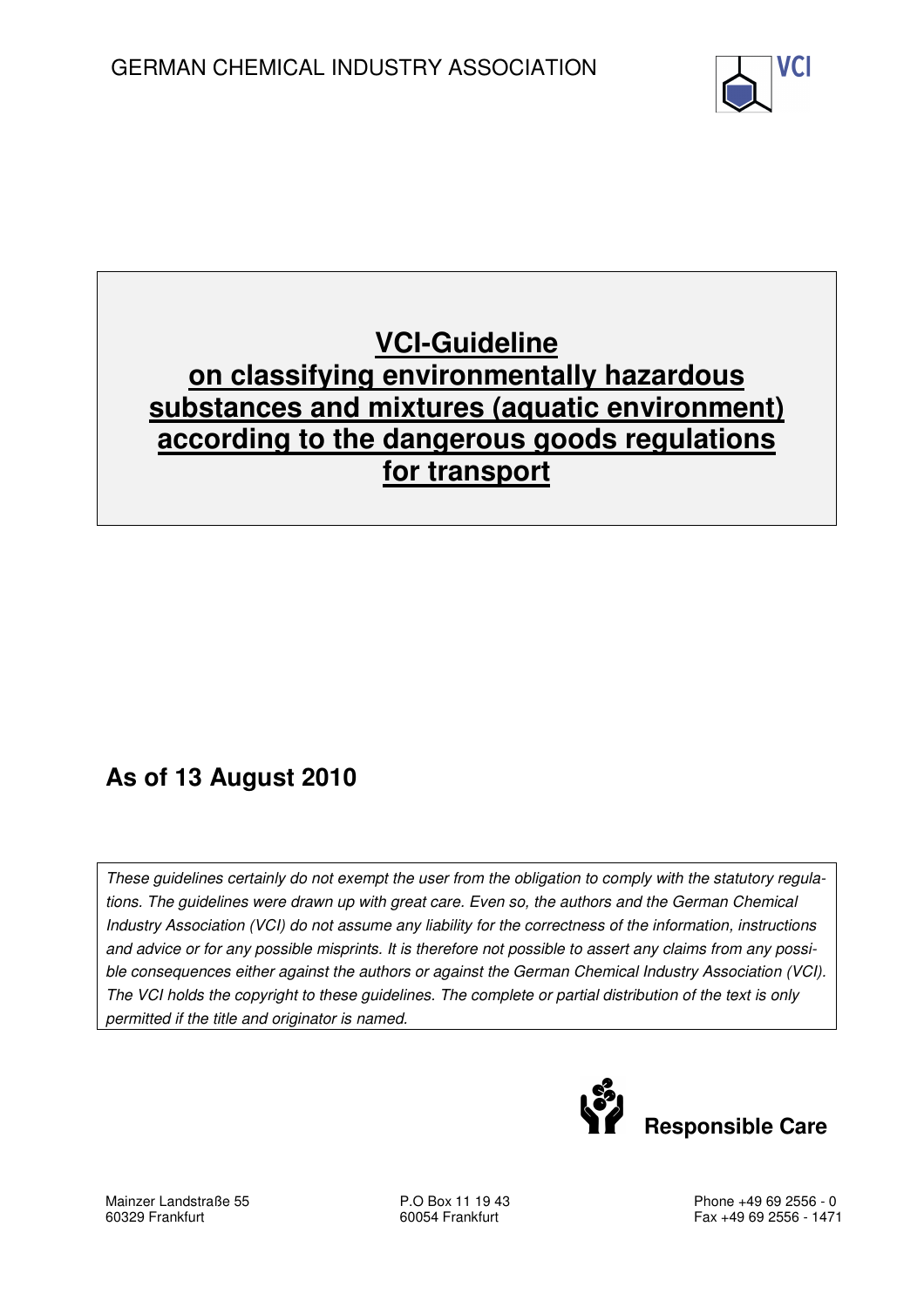# **Contents**

#### **1. Introduction**

#### **2. Classification**

- 2.1 Classification criteria for all modes of transport
	- 2.1.1 Classification of substances on the basis of criteria
	- 2.1.2 Classification of mixtures
- 2.2 Classifications of hazardous substances versus dangerous goods
- 2.3 Deviations between the modes of transport
	- 2.3.1 ADR/RID/ADN (without tank vessels on inland waterways)
	- 2.3.2 IMDG-Code
	- 2.3.3 ADN (tank vessels on inland waterways)
	- 2.3.4 ICAO-TI/IATA-DGR
- 2.4 Summary

#### **3. Marking and Labelling/Placarding**

- 3.1 Marking "fish and tree" (all modes of transport)
- 3.2 Marking and labelling of packagings (all modes of transport)
	- 3.2.1 Marking requirements for packages
	- 3.2.2 Rules for Regulations overpack
	- 3.2.3 Exception of package labelling for small quantities
- 3.3 Placarding of transport units
	- 3.3.1 Specification of the symbols "fish and tree" for transport units (all modes of transport)
	- 3.3.2 Placarding of transport units for sea transport
	- 3.3.3 Placarding of transport units for land transport
	- 3.3.4 Examples of special aspects for placarding of transport units
- 3.4 Marking and labelling of packagings for air transport
- 3.5 Summary

#### **4. Transport documents**

- 4.1 ADR/RID/ADN (without tank vessels on inland waterways)
- 4.2 IMDG-Code
- 4.3 ICAO-TI, IATA-DGR
- 4.4 ADN (tank vessels on inland waterways)
- 4.5 Summary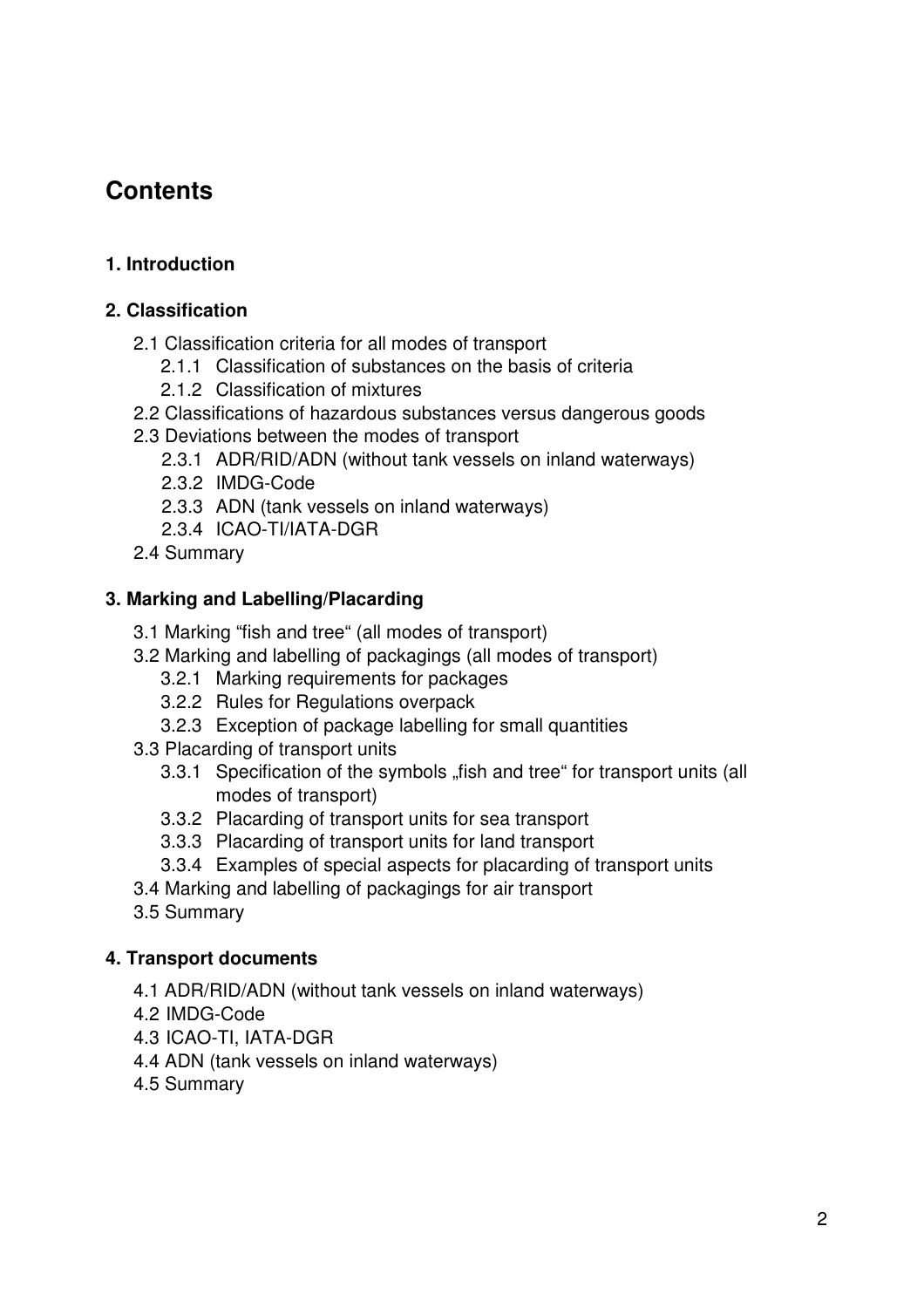#### **5. Other**

- 5.1 Exceptions/Special Provisions for environmentally hazardous substances and mixtures
	- 5.1.1 Viscous substances
	- 5.1.2 New special provision 335 for non-dangerous solids containing environmentally hazardous substances (e.g. cleaning tissues)
	- 5.1.3 Exception from the packaging requirements for receptacles with contents of 5 liters/5 kilograms or less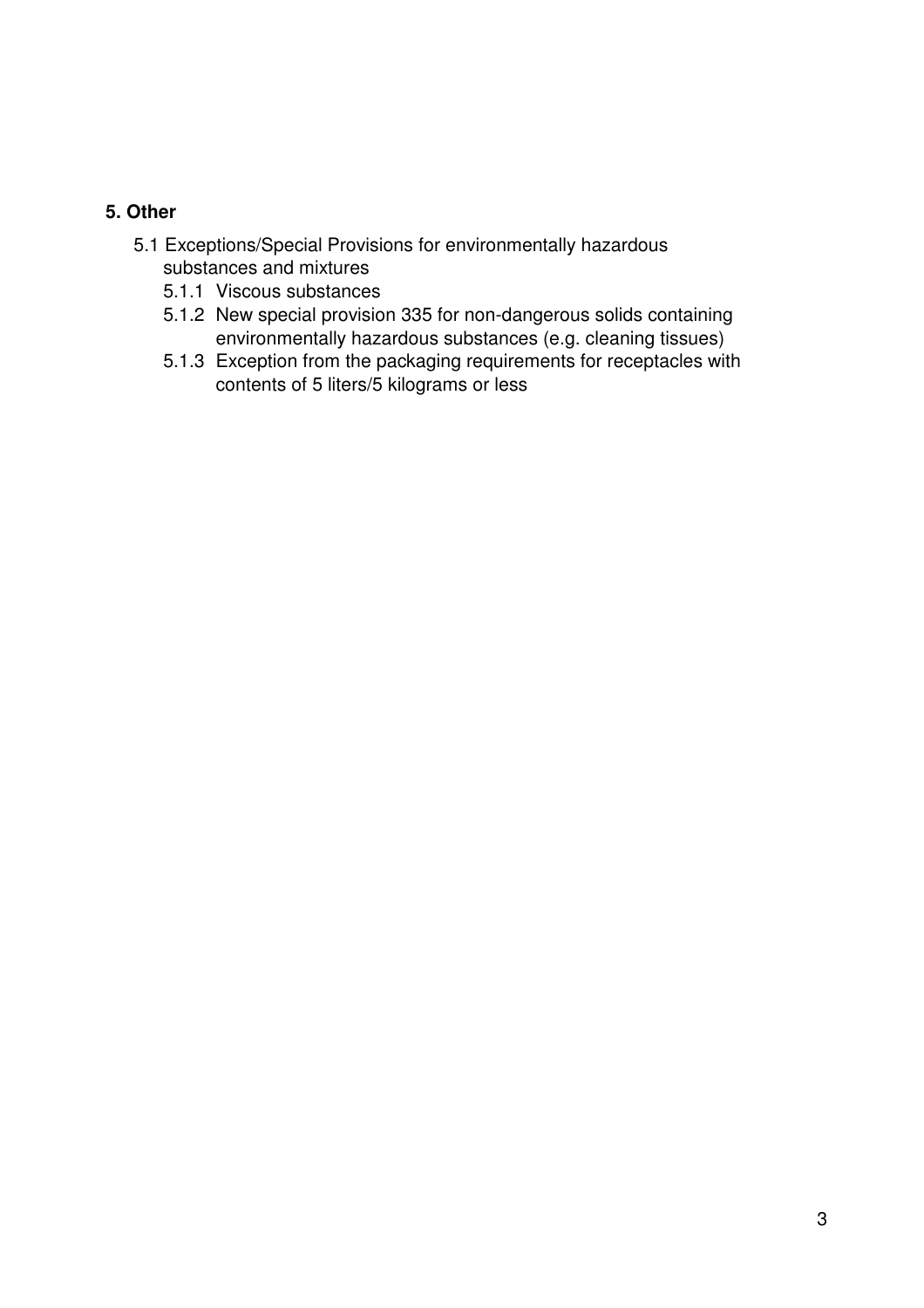# **1. Introduction**

This guideline is an update of the June 2009 edition. It considers all regulations according to ADR/RID/ADN, IMDG-Code und ICAO/IATA applicable since 2009/2010 and changes which are already published for 2011/2012.

To a large extent the classification criteria for the different modes of transport have been harmonized in 2009/2010.

Although the criteria for "environmentally hazardous" have also been widely harmonized for all modes, there are still some deviations/variations, which are described in this quideline.

Additionally, there will be new disharmony in 2011 between regulations for sea versus land/air shipments due to an elongated transition period of two years for the ecotoxcriteria according to the 3<sup>rd</sup> edition of GHS. The disharmony will make this issue even more complicated.

The layout and structure of the present guideline varies from the previous version in that it is based on the system of the dangerous goods regulations: introduction, classification, labelling and documentation.

Thus, redundant information is avoided and the guideline becomes more compact and easier to understand for the user. At the end of each main chapter there is a tabulated summary but the reader is advised not to refer exclusively on this summary as all details cannot be incorporated.

All used expressions were harmonized for land and air transport with the GHS. For sea shipments, the terms "environmentally hazardous (aquatic toxicity)" and "marine pollutant" are used in parallel.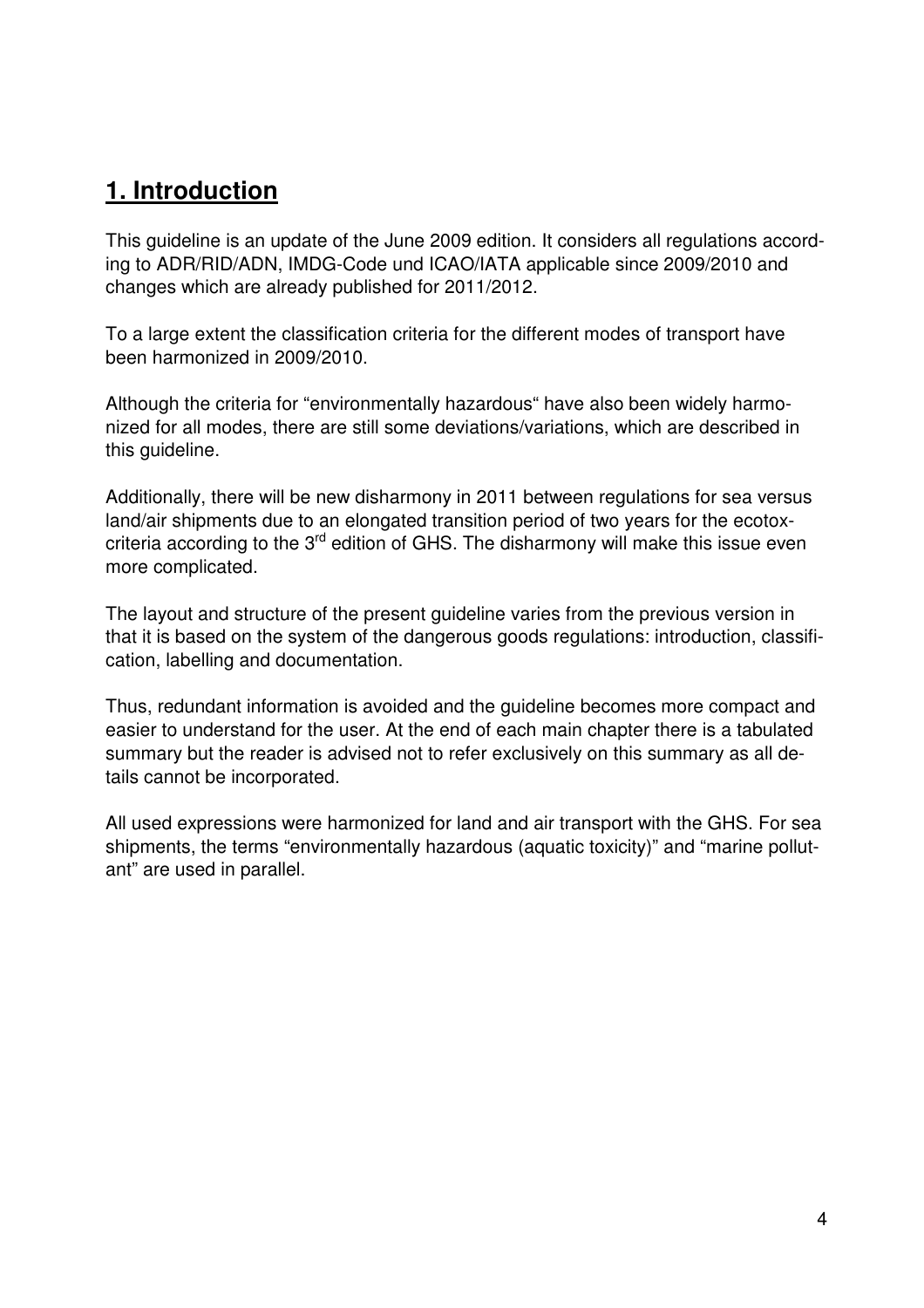#### **List of abbreviations and regulatory sources:**

ADR:

European Agreement concerning the International Carriage of Dangerous Goods by Road (Accord européen relatif au transport international des marchandises Dangereuses par Route) [Referring to the 2009 and 2011 editions]

RID:

Rules concerning the International Carriage of Dangerous Goods by Rail (Règlement concernant le transport International ferroviaire de marchandises Dangereuses) [Referring to the 2009 and 2011 editions]

ADN:

European Agreement concerning the International Carriage of Dangerous Goods by Inland Waterways

(Accord européen relatif au transport international des marchandises Dangereuses par voie de Navigation intérieure)

[Referring to the 2009 and 2011 editions]

EPA United States Environmental Protection Agency

IMDG-Code: International Maritime Code for Dangerous Goods - Code [Referring to the 34th Amendment (currently mandatory) and the 35th Amendment (mandatory from 1st Jan 2012)]

IMO International Maritime Organisation

ICAO

International Civil Aviation Organisation

ICAO-TI

Technical Instructions (TI) for the safe Transport of Dangerous Goods by Air of ICAO [Referring to the 2009-2010 edition]

IATA

International Aviation Transport Association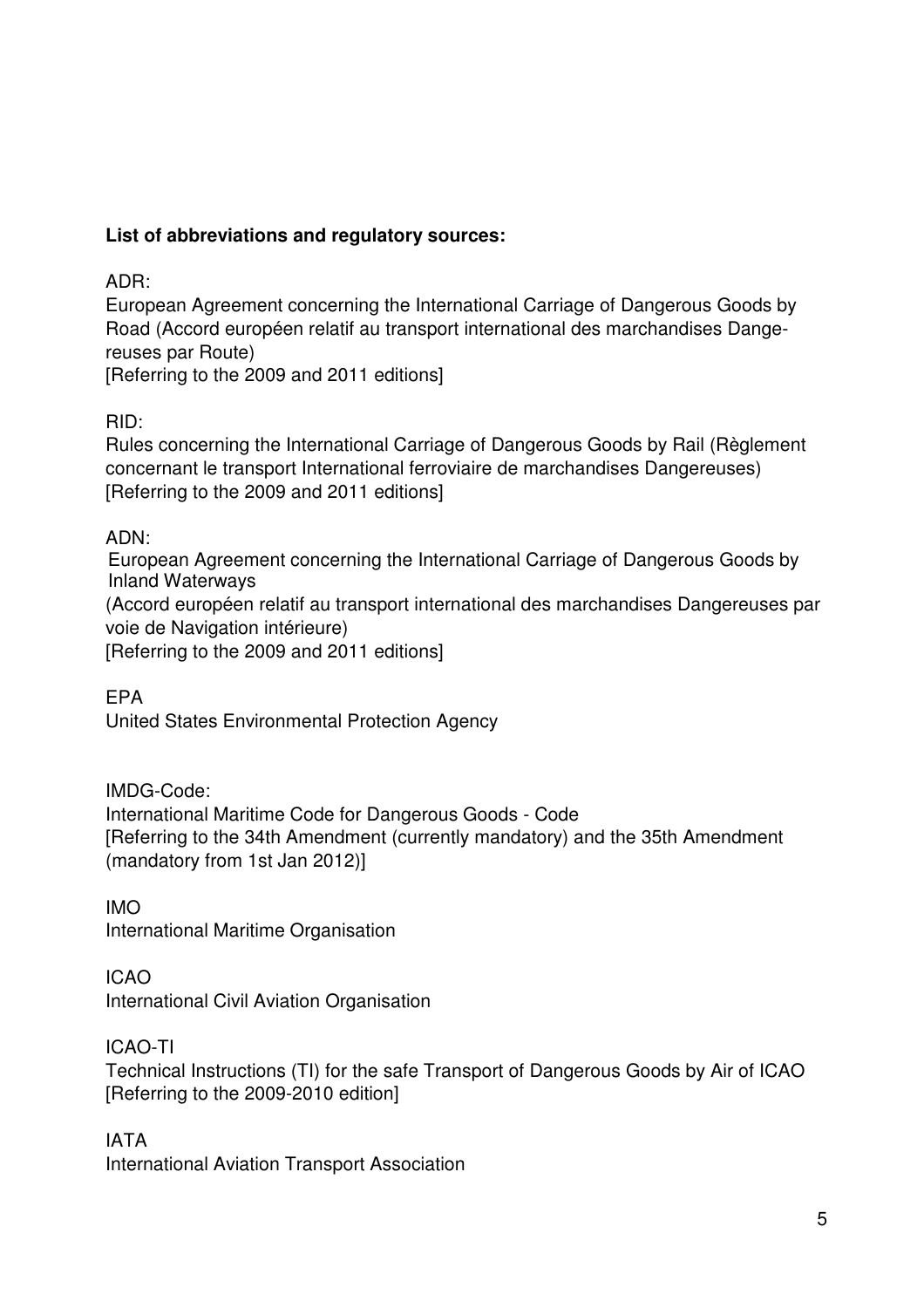IATA-DGR Dangerous Goods Regulations (DGR) of IATA [Referring to the 51st (2010) and 52nd (2011) editions]

GHS (UN-GHS)

Globally Harmonized System of Classification and Labelling of Chemicals of the United Nations (UN) [Referring to the 3rd edition 2009]

CLP

REGULATION (EC) No 1272/2008 OF THE EUROPEAN PARLIAMENT AND OF THE COUNCIL of 16 December 2008on classification, labelling and packaging of substances and mixtures, amending and repealing Directives 67/548/EEC and 1999/45/EC, and amending Regulation (EC) No 1907/2006

EU-directive 67/548/EWG (DSD)

Council Directive 67/548/EEC of 27 June 1967 on the approximation of laws, regulations and administrative provisions relating to the classification, packaging and labelling of dangerous substances

[amended by regulation (EG) Nr. 1272/2008]

EU-directive 1999/45/EG (DPD)

Directive 1999/45/EC of the European Parliament and of the Council of 31 May 1999 concerning the approximation of the laws, regulations and administrative provisions of the Member States relating to the classification, packaging and labelling of dangerous preparations

[amended by directive 2006/8/EG of the commission, 23. January 2006]

**OECD** Organisation for Economic Co-Operation and Development [OECD Testmethods: OECD Test Guideline 201 (1984) Alga, Growth Inhibition Test OECD Test Guideline 210 (1992) Fish, Early Life Stage Toxicity Test OECD Test Guideline 211 (1998) Daphnia Magna Reproduction Test]

QSAR Quantitative Structure Activity Relationship

49 CFR Code of Federal Regulation, TITLE 49—Transportation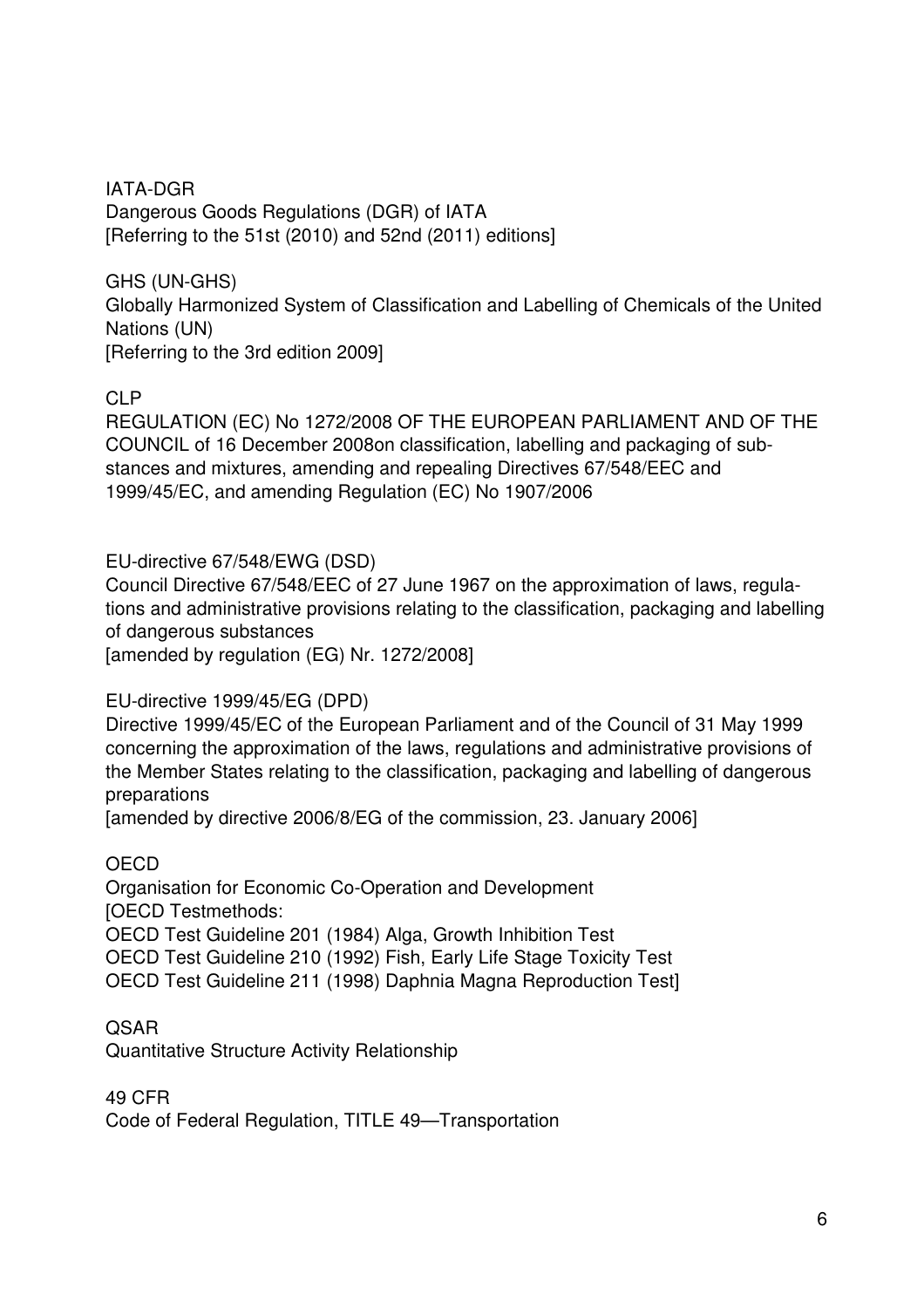# **2. Classification**

## **2.1 Classification criteria for all modes of transport**

In 2009/2010, the characteristic "environmentally hazardous (aquatic environment)" was implemented for all transport modes.

Several years ago, this characteristic had already been implemented in ADR/RID/ADN, although with reduced requirements. Starting in 2009/2010 the classification criteria will be harmonised with the UN-GHS (2nd. edition). This will also trigger a change to the classification criteria for environmentally hazardous substances and mixtures for ADR/RID/ADN.

All substances and mixtures must be checked for "environmentally hazardous (aquatic environment)" applicability, even if already assigned to one or more of the classes  $1 - 8$ (with the exemption of air freight, see 2.3.4). If the environmental hazard is the only hazard of a substance or mixture, the UN-numbers UN 3077 or UN 3082 are assigned.

UN 3077 ENVIRONMENTALLY HAZARDOUS SUBSTANCE, SOLID, N.O.S. UN 3082 ENVIRONMENTALLY HAZARDOUS SUBSTANCE, LIQUID, N.O.S.

#### **2.1.1 Classification of substances on the basis of criteria**

The basic elements for classification of environmentally hazardous substances (aquatic environment) are:

- Acute aquatic toxicity;
- Potential for or actual bioaccumulation;
- Degradation (biotic or abiotic) for organic chemicals; and
- Chronic aquatic toxicity.

The following categories have been implemented, based on the criteria presented in the GHS:

- Acute Category 1
- Chronic Category 1
- Chronic Category 2

If even one of these categories is met, packing group III is assigned to the hazard "environmentally hazardous". If the material meets classification criteria of classes  $1 - 9$ and based on these hazards another packing group applies, this packing group takes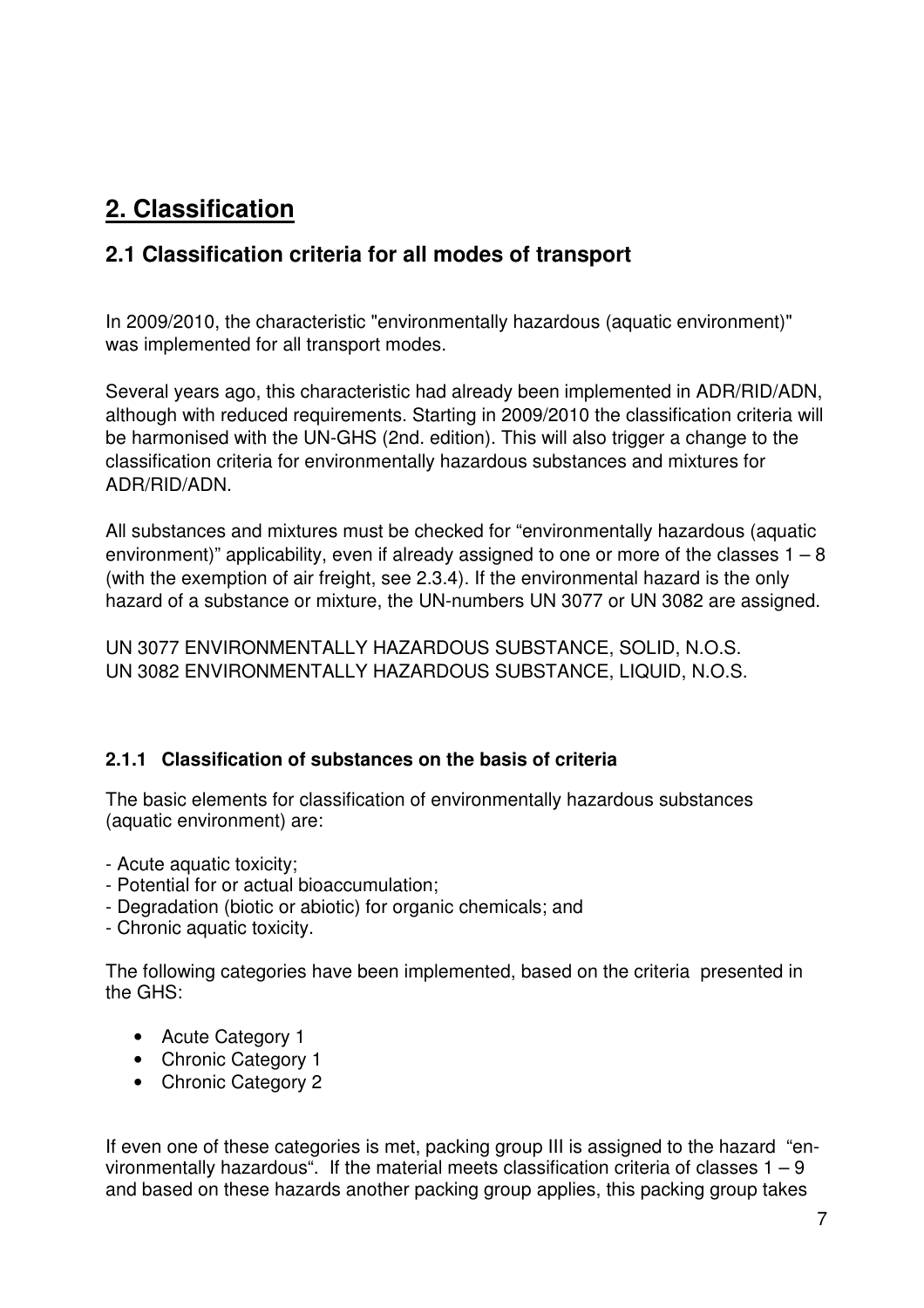precedence as the packing group for that substance. This means that the environmentally hazardous category is added to an already existing classification, e.g.

- 1. a substance fulfils the classification criteria for environmentally hazardous  $\Rightarrow$  UN 3077 or UN 3082, 9, packing group III
- 2. a substance fulfils the following classification criteria: flammable liquid, packing group II and the classification criteria for environmentally hazardous substances  $\Rightarrow$  assign most suitable UN-number for the flammability hazard, 3, packing group II (additional marking or additional entry in the transport paper for the hazard environmentally hazardous may be required)

Substances shall be classified as "environmentally hazardous substances (aquatic environment)", if they satisfy the criteria for Acute 1, Chronic 1 or Chronic 2, according to the following tables:

#### Acute toxicity

| Category: Acute 1                                                |                       |
|------------------------------------------------------------------|-----------------------|
| Acute toxicity:                                                  |                       |
| 96 hr $LC_{50}$ (for fish)                                       | $\leq 1$ mg/l and/or  |
| 48 hr $EC_{50}$ (for crustacea)                                  | ≤ 1 mg/l and/or       |
| 72 or 96hr ErC <sub>50</sub> (for algae or other aquatic plants) | $\leq 1 \text{ mg/l}$ |

#### Chronic toxicity

| Category: Chronic 1                                                                                                              |                       |
|----------------------------------------------------------------------------------------------------------------------------------|-----------------------|
| Acute toxicity:                                                                                                                  |                       |
| 96 hr $LC_{50}$ (for fish)                                                                                                       | ≤ 1 mg/l and/or       |
| 48 hr $EC_{50}$ (for crustacea)                                                                                                  | ≤ 1 mg/l and/or       |
| 72 or 96hr $\text{ErC}_{50}$ (for algae or other aquatic plants)                                                                 | $\leq 1 \text{ mg/l}$ |
| and the substance is not rapidly degradable and/or the log $K_{ow} \ge 4$ (unless the experimentally<br>determined $BCF < 500$ ) |                       |

| <b>Category: Chronic 2</b> |  |
|----------------------------|--|
|                            |  |

| Acute toxicity:                                                                                      |                        |
|------------------------------------------------------------------------------------------------------|------------------------|
| 96 hr $LC_{50}$ (for fish)                                                                           | >1 to ≤ 10 mg/l and/or |
| 48 hr $EC_{50}$ (for crustacea)                                                                      | >1 to ≤ 10 mg/l and/or |
| 72 or 96hr $\text{ErC}_{50}$ (for algae or other aquatic plants)                                     | >1 to ≤ 10 mg/l        |
| and the substance is not rapidly degradable and/or the log $K_{ow} \ge 4$ (unless the experimentally |                        |
| determined BCF < 500), unless the chronic toxicity NOECs are $> 1$ mg/l                              |                        |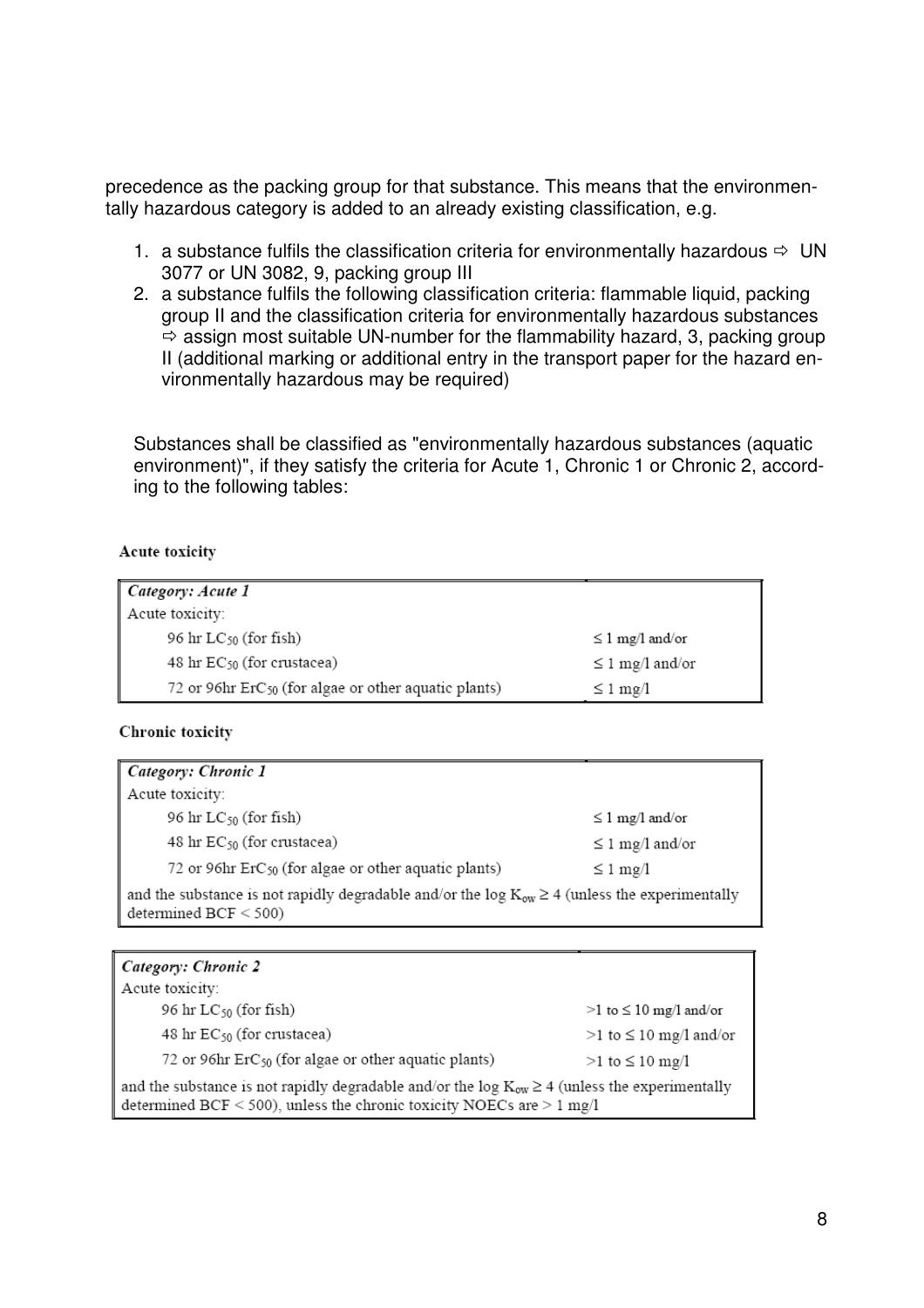

3. The classification flowchart below outlines the process to be followed:

Lowest value of 96-hour LC<sub>50</sub>, 48-hour EC<sub>50</sub> or 72-hour or 96-hour ErC<sub>50</sub>, as appropriate.

#### **New classification criteria 2011**

There will be changes to these classification criteria, when transport regulations of the different transport modes are harmonized with the 16th edition of the UN Model regulations. The changes will also harmonise with the 3rd edition of the GHS. iImplementation into the different transport modes will not be a synchronized process:

- -ADR/RID/ADN  $\Rightarrow$  01/01/2011 (transition period until 31/12/2013, see 1.6.1.19 ADR 2011, transition period extended by the joint meeting March 2010)
- -IMDG Code  $\Rightarrow$  01/01/2014 (can be used starting 01/01/2013).
- - IATA-Dangerous Goods regulations: the text of the classification contains a reference to the classification criteria of the UN Model regulations. Therefore the revised classification criteria will be applicable from 01/01/2011 without a transition period.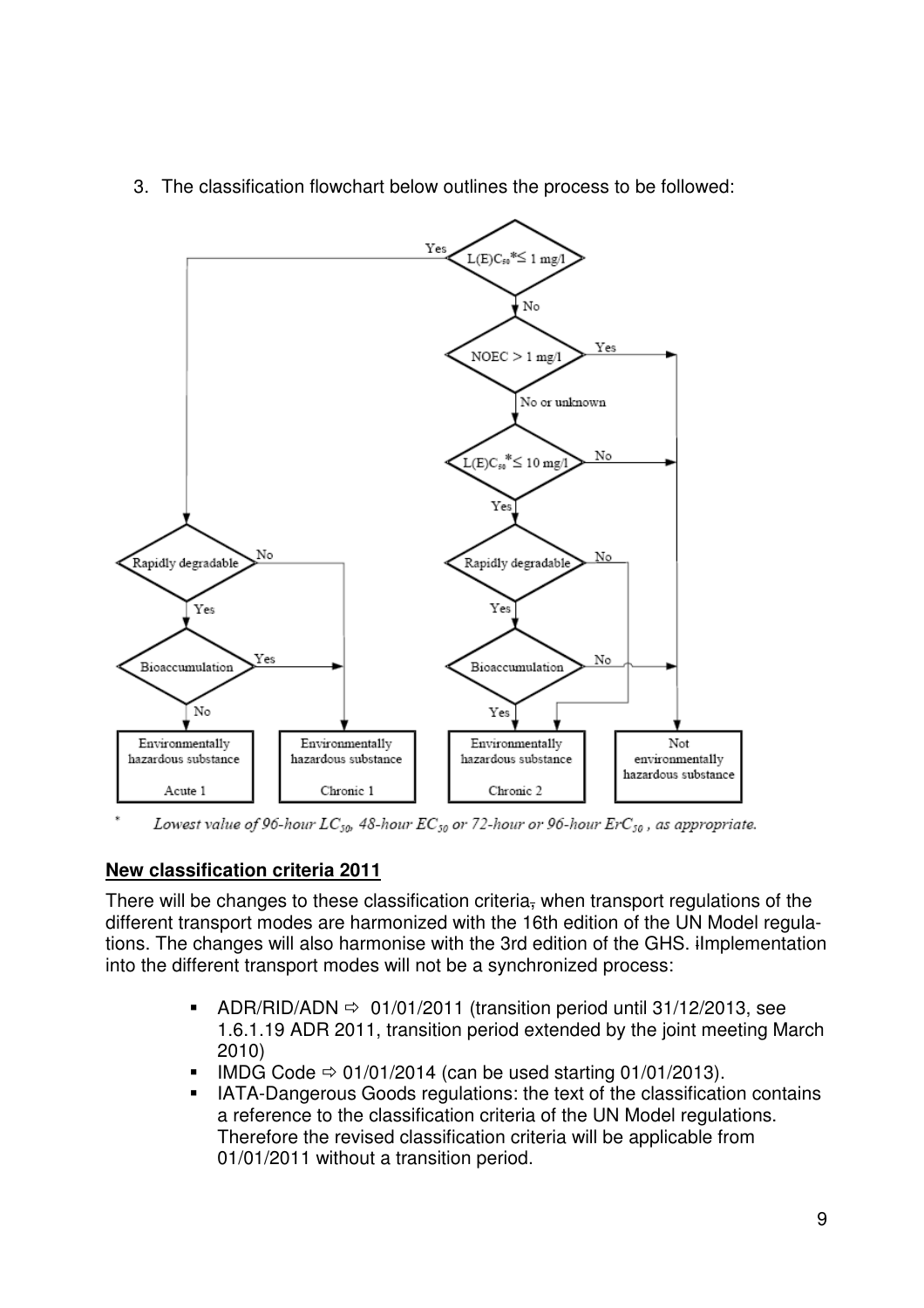Four new classification criteria will be implemented when adequate chronic toxicity data are available: 2 for Non-rapidly degradable substances and 2 for rapidly degradable substances. The criteria NOEC  $> 1$  mg/L will be moved to the new category "chronic 2". Besides the changes to the classification criteria, the basic elements will also be changed as follows:

- (a) Acute aquatic toxicity;
- (b) Chronic aquatic toxicity;
- (c) Potential for or actual bioaccumulation; and
- (d) Degradation (biotic or abiotic) for organic chemicals.

There are only a few valid test methods regarding chronic toxicity criteria. Tests consistent with OECD Test Guideline 210 (Fish Early Life Stage), the fish life-cycle test (US EPA 850.1500), or equivalent can be used in the classification scheme. However, other validated and internationally accepted tests could be used, if data based on the OECDtest methods are not available.

Below is an overview on the new criteria. The existing criteria will remain valid, with the exception of the NOEC, which will be moved to the new categories.

|                                             |                                                      | <b>Classification categories</b>                 |                                                                                                                                   |  |  |  |
|---------------------------------------------|------------------------------------------------------|--------------------------------------------------|-----------------------------------------------------------------------------------------------------------------------------------|--|--|--|
| Acute hazard<br>(see Note I)                |                                                      | Long-term hazard<br>(see Note 2)                 |                                                                                                                                   |  |  |  |
| Adequate chronic toxicity data<br>available |                                                      |                                                  | Adequate chronic toxicity data not<br>available                                                                                   |  |  |  |
|                                             | Non-rapidly<br>degradable substances<br>(see Note 3) | Rapidly<br>degradable substances<br>(see Note 3) | (see Note I)                                                                                                                      |  |  |  |
| Category: Acute 1                           | Category: Chronic 1                                  | Category: Chronic 1                              | Category: Chronic 1                                                                                                               |  |  |  |
| $L(E)C_{50} \le 1.00$                       | NOEC or $EC_r \leq 0.1$                              | NOEC or $EC_r \leq 0.01$                         | $L(E)C_{50} \leq 1.00$ and lack of rapid<br>degradability and/or $BCF \ge 500$ or, if<br>absent $log K_{ow} \ge 4$                |  |  |  |
|                                             | Category: Chronic 2                                  | Category: Chronic 2                              | Category: Chronic 2                                                                                                               |  |  |  |
|                                             | $0.1 <$ NOEC or EC <sub>x</sub> $\leq 1$             | $0.01 \leq \text{NOEC}$ or $EC_z \leq 0.1$       | $1.00 \le L(E)C_{50} \le 10.0$ and lack of<br>rapid degradability and/or<br>$BCF \ge 500$ or, if absent $log K_{\text{ow}} \ge 4$ |  |  |  |

The new criteria are only applicable if data is available for all trophic levels and taxonomic groups. These consist of the 3 normal water organisms (fish, crustacean species, algae species). These species are considered as surrogates for all aquatic organisms and data on other species may also be considered if the test methodology is suitable*.* To avoid unnecessary testing, QSAR or expert judgment can also be used. If these data are not available, the remaining classification criteria are applied.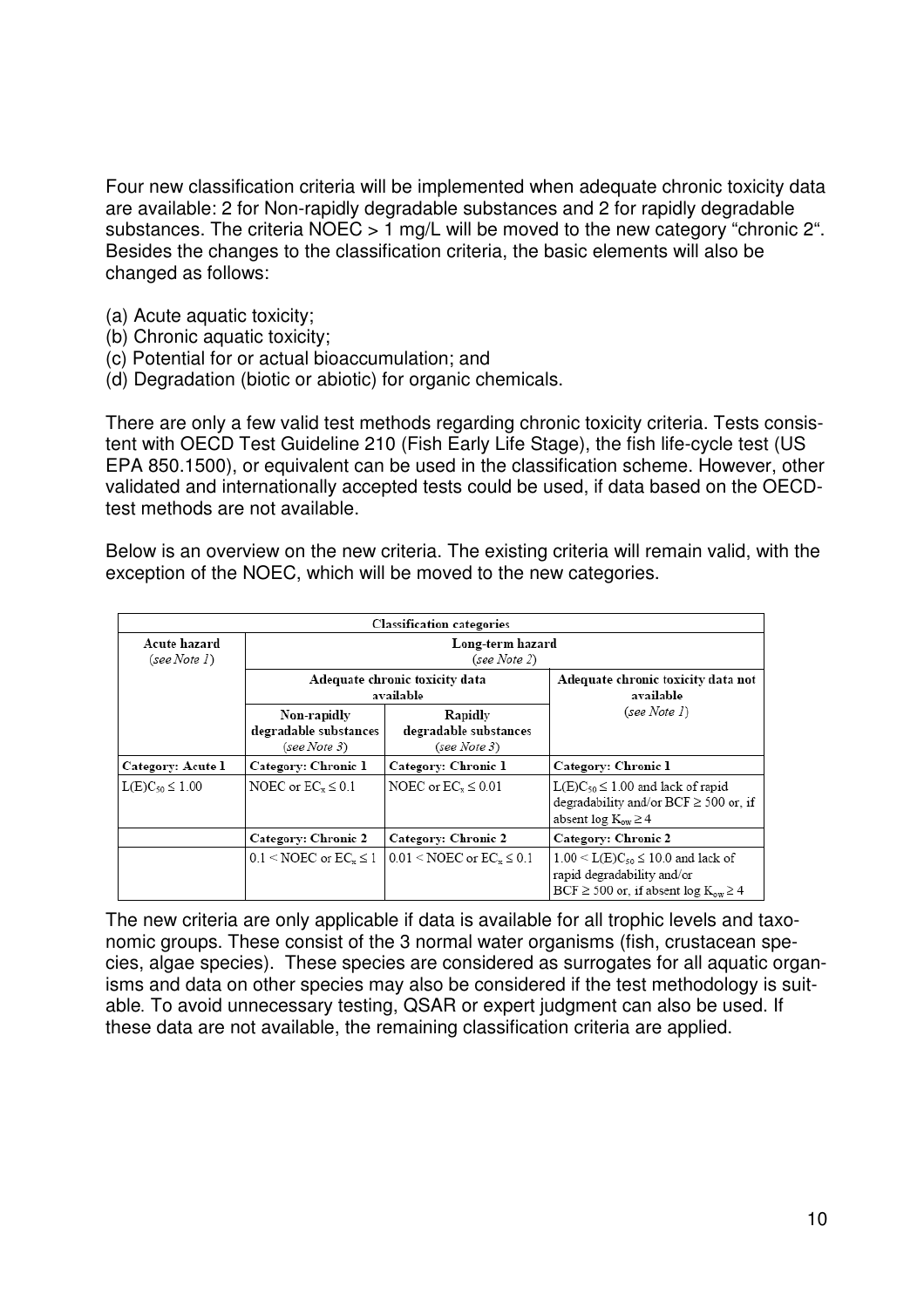

This results in the following flow chart (ADR 2011):

The changes compared to the current flow chart are only the new criteria.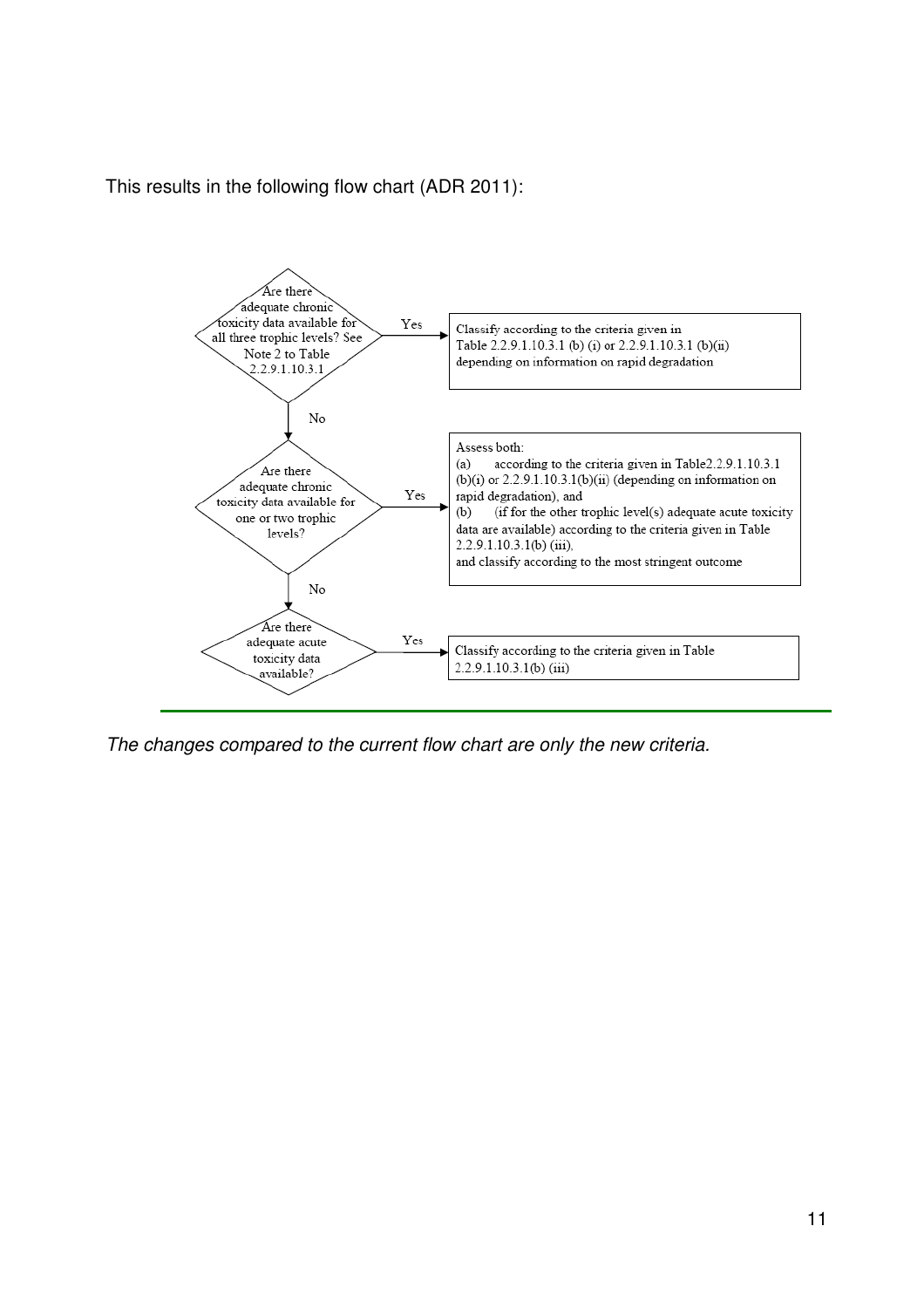#### **2.1.2 Classification of mixtures**

When the mixture as a whole has been tested to determine its aquatic toxicity, it is classified according to the criteria that have been agreed for substances, but only for acute hazard. It is not possible to apply the criteria for chronic classification to mixtures because the data from degradability and bioaccumulation tests of mixtures cannot be interpreted; they are meaningful for single substances only.

Therefore the classification of mixtures must be based on bridging principles or the summation method.

Agreed bridging principles include the following rules:

- Dilution
- Batching
- Concentration of mixtures which are classified with the most severe classification categories (acute 1 and chronic 1)
- Interpolation within one toxicity category
- Substantially similar mixtures

When data are available for all or some of the components, the classification of the mixture may be determined by application of the summation method using the following additivity formula:

$$
\frac{\sum C_l}{L(E)C_{50m}} = \sum_n \frac{C_l}{L(E)C_{50l}}.
$$

where:  $C_i$  = concentration of component i (weight percentage)  $L(E)C_{50 i} = (mq/l) LC_{50}$  or  $EC_{50}$  for component i  $n =$  number of components, and i is running from 1 to n  $L(E)C_{50 m} = L(E) C_{50}$  of the part of the mixture with test data

Use of the summation method based on the classification of the components is common practice. It is applied for mixtures with known classifications for all components as well as for mixtures with data gaps. The summation is not performed with the toxicity data of the components, but with the concentrations of the components having a classification of acute 1 or chronic 1 or 2: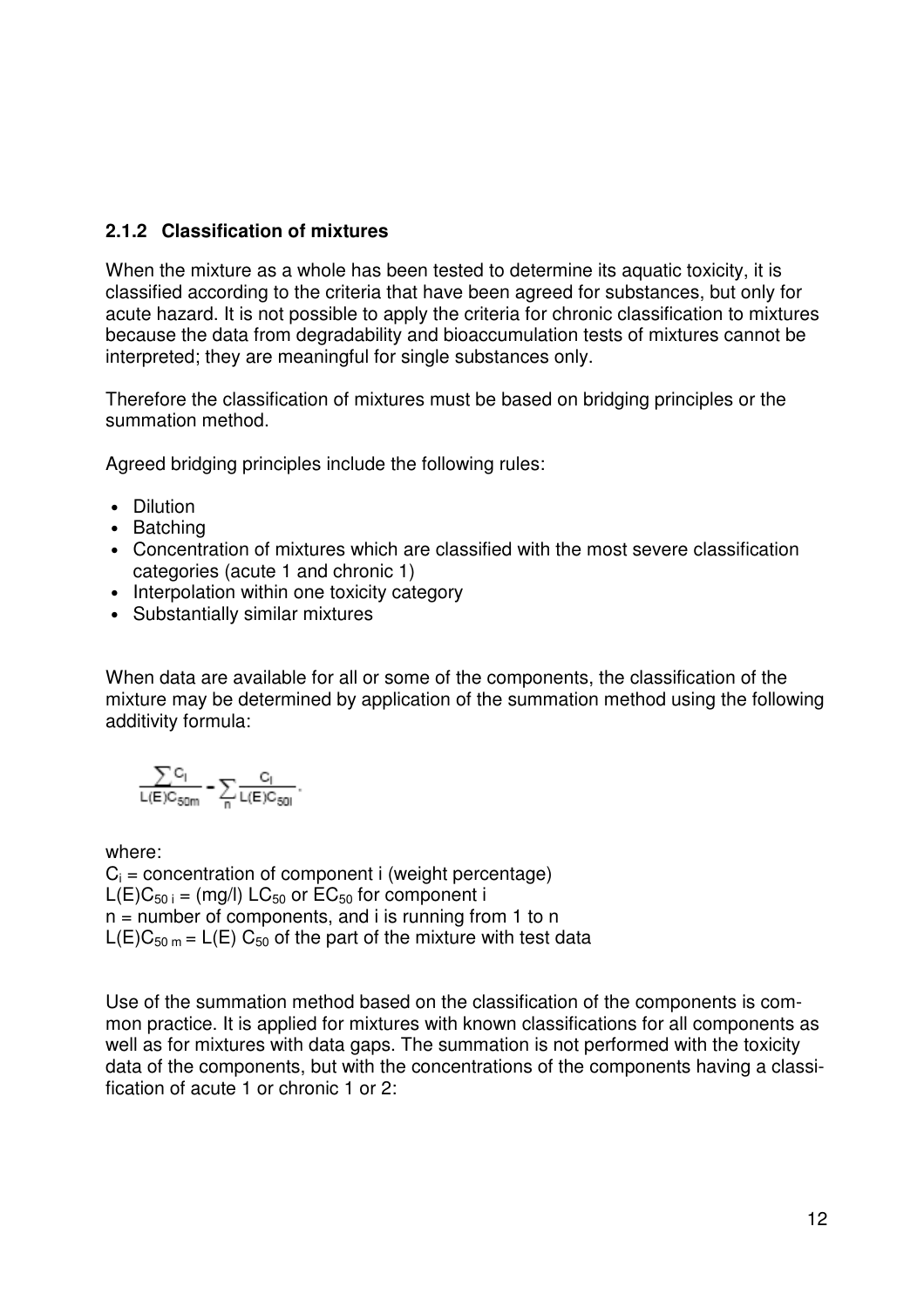#### Sum of components classified as: **Mixture is classified as: Mixture is classified as:**

Acute Category  $1 \times M \ge 25 \%$  Acute Category 1 Chronic Category 1 x M ≥ 25 % (M x 10 x Chronic Category 1) + Chronic Category 2 ≥ 25 %

Chronic Category 2

The M-Factor (see table above) must be used for the weighting of highly toxic components. The M-Factor for a specific highly toxic component is derived from its  $L(E)C_{50}$ value as shown in the table below:

#### **Multiplying factors for highly toxic components of mixtures**

| $L(E)$ C50 - value                                                  | <b>Multiplying factor (M)</b> |
|---------------------------------------------------------------------|-------------------------------|
| $0,1 < L(E)C50 \le 1$                                               |                               |
| $0,01 < L(E)C50 \le 0,1$                                            | 10                            |
| $0,001 < L(E)C50 \le 0,01$                                          | 100                           |
| $0,0001 < L(E)C50 \le 0,001$                                        | 1000                          |
| $0,00001 < L(E)C50 \le 0,0001$<br>(continue in factor 10 intervals) | 10000                         |

#### **2.2 Classification of hazardous substances versus dangerous goods**

ADR/RID/ADN 2009 includes a classification provision based on the classification according the European Dangerous Substance Directive (67/548/EEC) and the Dangerous Preparations Directive (1999/45/EC). This provision requires a substance or a mixture which has been allocated the symbol N in connection with one of the R-phrases R50, R50/53, R51/53 to be classified as dangerous for transport.

The criteria for classification of dangerous substances according the old EU directives (67/548/EEC and 1999/45/EC) as well as the new, CLP Regulation (EC)1272/2008 are widely harmonized with the UN GHS criteria and the dangerous goods criteria based thereon. However, there are still some small differences. On the one hand, there are deviations from the old EU directives to the GHS criteria based regulations for dangerous goods and the CLP Regulation. Although both are based on GHS criteria, differences between the CLP and the dangerous goods criteria will occur because of different adoption dates of the most recent GHS version. For example, today (June 2010) the CLP regulation is based on the second revised edition of the UN GHS while the current UN Model Regulations (16th ed. 2009) are based on the third revised edition.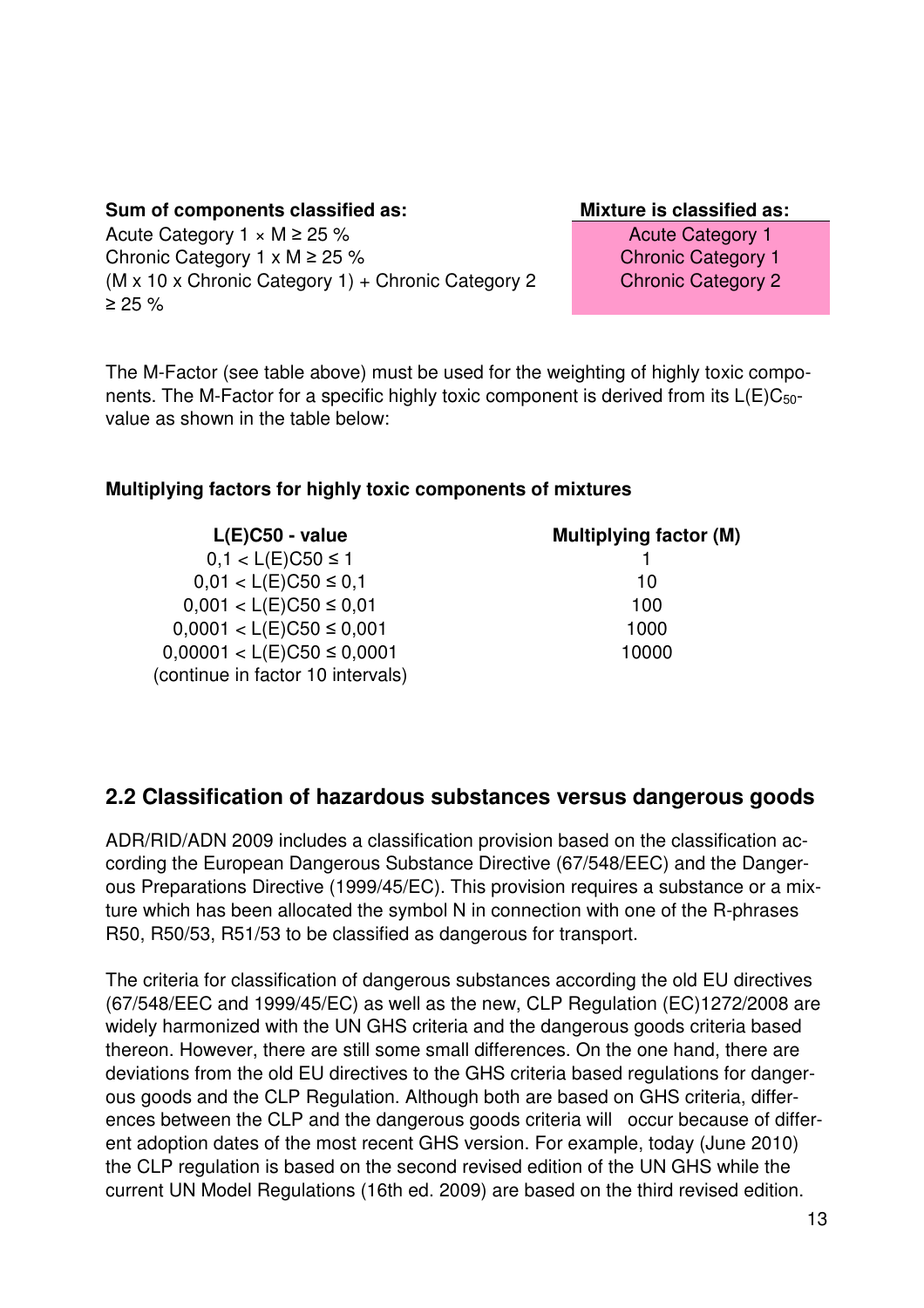Consequently, the new criteria for categories chronic 1 and 2 (see "new criteria 2011" in chapter 2.1.1.) are not yet adopted to the CLP Regulation. The amendment of the CLP is in progress, but the date of the entry into force is not yet known.

Deviations from the old EU directives (67/548/EEC and 1999/45/EC) to GHS-based CLP (EC1272/2008) and dangerous goods regulations 2009 occur for

- the determination of the bioaccumulation
- and for the NOEC exit provided by GHS 2nd rev. ed.

|                  | 1272/2008/EG (CLP) and<br>dangerous goods 2009 | 67/548/EEC                           |
|------------------|------------------------------------------------|--------------------------------------|
| Chronic 1        |                                                |                                      |
| $L(E)C_{50}$     | $\leq$ 1 mg/l                                  | $\leq$ 1 mg/l                        |
| not rapidly      | Dissolved carbon degradation                   | Dissolved carbon degradation         |
| degradable       | $< 70 \% / 28$ days                            | < 70 % / 28 days                     |
|                  | or                                             | or                                   |
|                  | BOD/ COD < 0.5                                 | BOD/ COD < 0.5                       |
| bioaccumulation  | $log Kow \ge 4$                                | $log Kow \geq 3$                     |
|                  | Unless the experimentally de-                  | Unless the experimentally            |
|                  | termined $BCF < 500$                           | determined <b>BCF ≤ 100</b>          |
| Chronic 2        |                                                |                                      |
| $L(E)$ C50       | ≤ 10 mg/l                                      | ≤ 10 mg/l                            |
| not rapidly      | Dissolved carbon degradation                   | Dissolved carbon degradation         |
| degradable       | < 70 % / 28 days                               | < 70 % / 28 days                     |
|                  | or                                             | or                                   |
|                  | BOD/ COD < 0.5                                 | BOD/ COD < 0.5                       |
| bioaccumulation  | $log Kow \ge 4$                                | $log Kow \geq 3$                     |
|                  | Unless the experimentally de-                  | Unless the experimentally            |
|                  | termined $BCF < 500$                           | determined $\overline{BCF} \leq 100$ |
| <b>NOEC</b> exit | Unless the chronic toxicity                    |                                      |
|                  | NOECs are $> 1$ mg/l.                          |                                      |
|                  |                                                |                                      |

Comparison of chronic category classification of the old EU-directives with GHS-based CLP and dangerous goods regulations 2009. Deviations of bioaccumulation criteria are marked orange, the NOEC exit criteria are marked green.

An example of a substance for which these differences are relevant is pentane. According EU directive 67/548/EEC it must be classified "environmentally hazardous" with symbol "N" and risk phrases R51/53. This legal classification is transferred to Annex VI of the CLP regulation, so according to CLP, pentane must be classified "environmentally hazardous" in category chronic 2 with hazard statement H411, although it doesn't meet the CLP classification criteria. For transport regulations, the criteria must be applied, therefore the classification is different: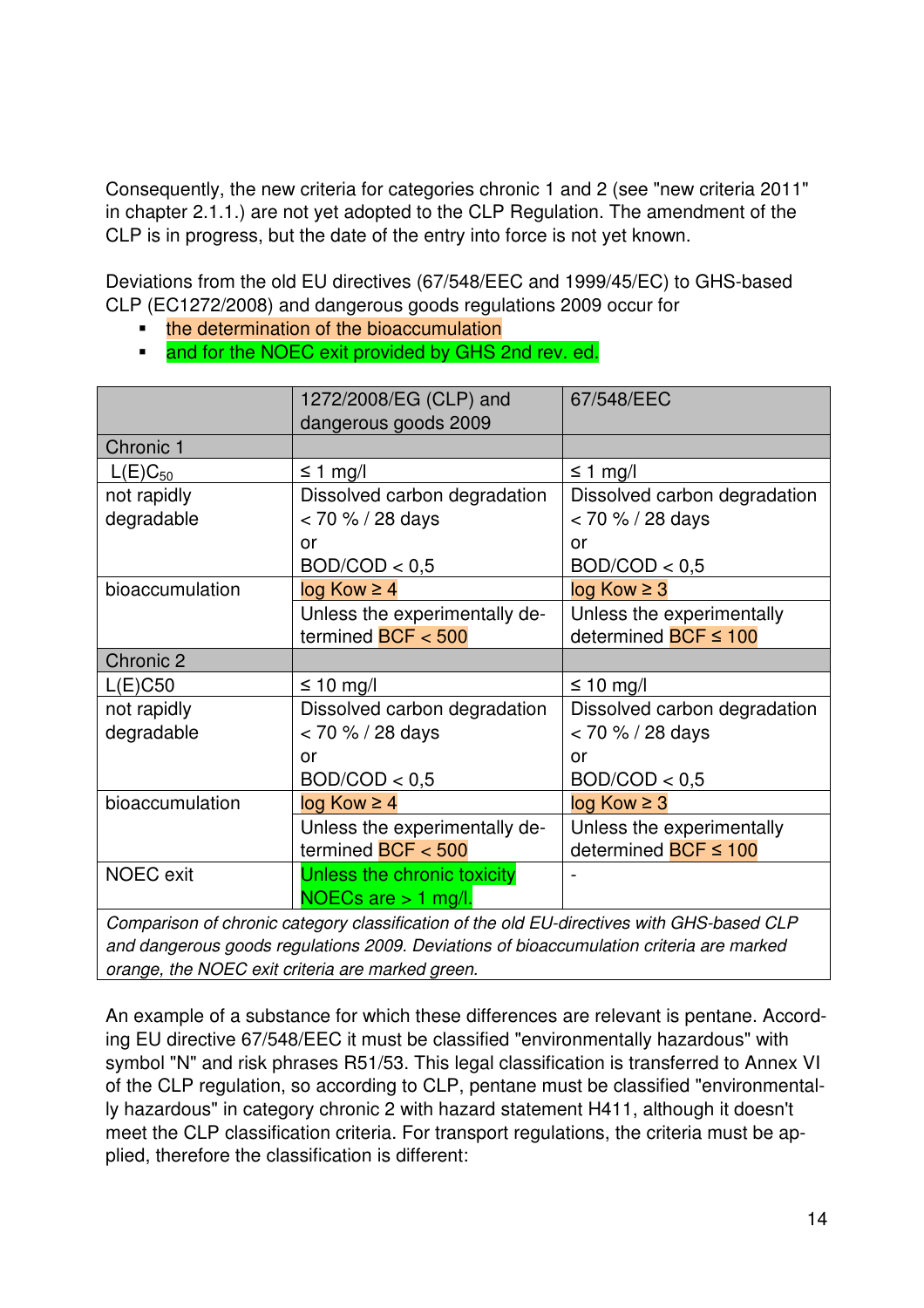| Pentane (109-66-0)        |       | GHS / UN Model<br>Regulations | <b>CLP</b> | EU directive<br>67/548/EEC              |           |
|---------------------------|-------|-------------------------------|------------|-----------------------------------------|-----------|
| $LC_{50}$ (Fish)          | 96 hr | $9,5 \text{ mg/L}$            |            | Acc. annex VI                           |           |
| $LC_{50}$ (Daph-<br>lnia) | 48 hr | $10,7 \text{ mg/l}$           | acute 2    | legal classifica-<br>tion as chronic 2, | N, R51/53 |
| $LC_{50}$ (Algae)         | 96 hr | $7,0$ mg/l                    |            | although not<br>meeting the crite-      |           |
| log Kow                   |       | 3.39                          |            | ria                                     |           |

This problem occurs for some substances having an entry in the dangerous substance list in annex VI of the CLP regulation, which contains the dangerous substance classification for the most commonly, used substances in two tables. Table 3.2 contains the classifications in the old European format which have been maintained as Annex I of directive 67/548/EEC for many years. Table 3.1 contains the classification in GHS format according to CLP, but this table was generated by more or less simple algorithms (see translation table in annex VII of the CLP regulation). Unfortunately, it has not been checked for existing data, which leads to another classification as is the case for pentane (see above). According to the specific rule in the translation table, the classification "N, R51/53" in table 3.2 has been translated to category "chronic, H411",even though available data meets the criteria for CLP category acute 2, which is out of the scope of the dangerous goods regulations.

The application of a dangerous substance classification could cause a "worst case" transport classification.

## **2.3 Deviations between the modes of transport**

#### **2.3.1 ADR/RID/ADN (without tank vessels on inland waterways)**

Notwithstanding the classification criteria, ADR/RID/ADN 2.2.9.1.10.5.2 requires substances or mixtures not otherwise classified in ADR/RID/ADN, to be classified under UN Nos. 3077 or 3082 if they have been allocated the N-symbol in connection with one of the R-phrases R50, R50/53, R51/53.

This is a deviation from the UN Model Regulations and other modal regulations, which may cause a substance, be classified in class 9 with UN 3077 or 3082 for ADR/RID/ADN but classified as non-dangerous for the IMDG Code and IATA DGR. For details of the different criteria responsible for this effect, see section 2.2 "Dangerous Substances/Dangerous Goods Classification".

To avoid this deviation in cases when data are available, the following amendments have been adopted for ADR/RID/ADN 2011: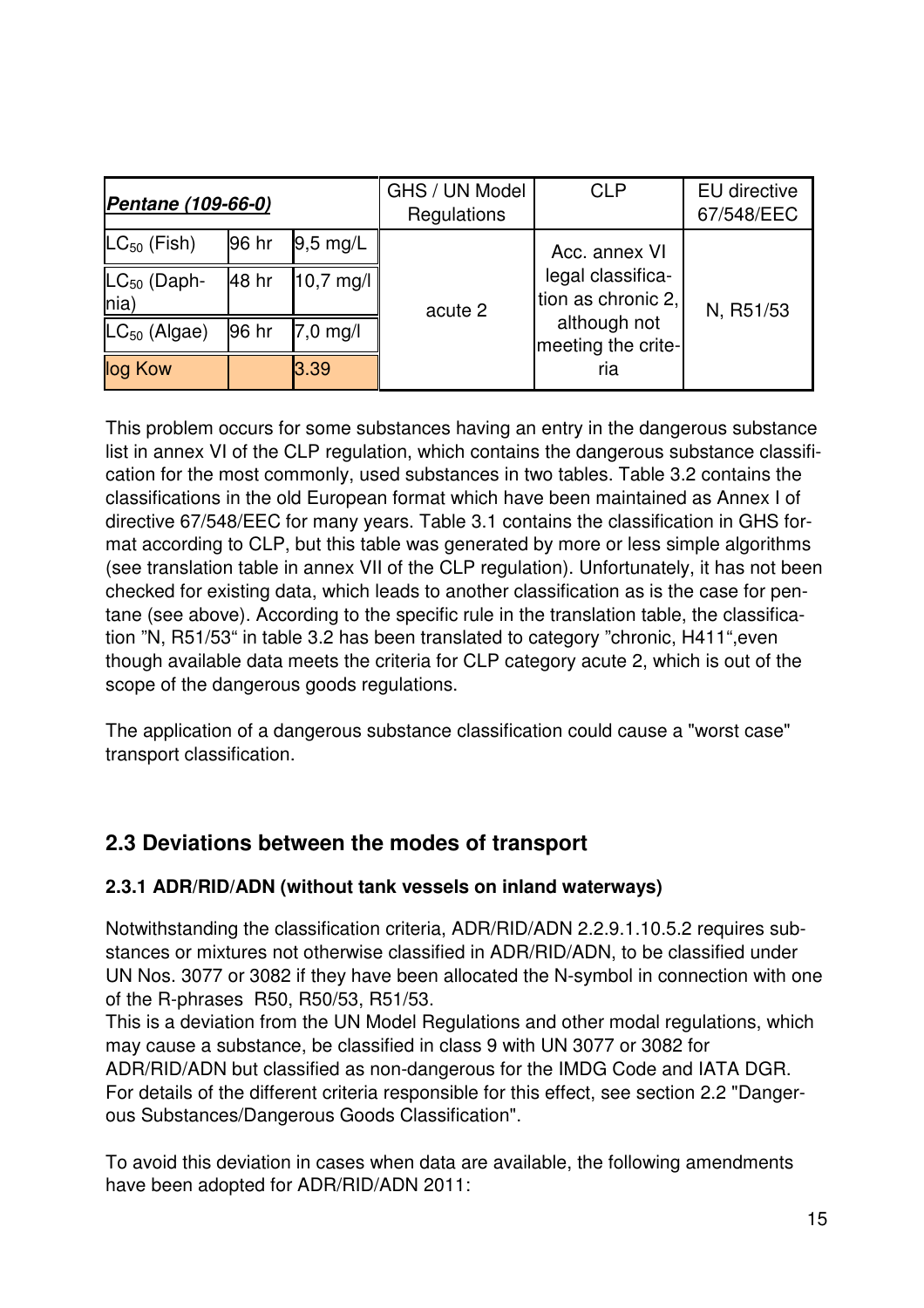- - The adoption of the European Dangerous Substance classification shall only be applied if data for classification, according the transport regulations, are not available.
- - By adopting the development in the European Dangerous Substance legislation, references are now made not only to the directives 67/548/EEC and 1999/45/EC, but also to CLP.

The amendment, as adopted by the ADR/RID/ADN-Joint Meeting is:

2.2.9.1.10.5 Substances or mixtures classified as environmentally hazardous substances (aquatic environment) on the basis of other criteria Regulation 1272/2008/EC.

If data for classification according to the criteria of 2.2.9.1.10.3 and 2.2.9.1.10.4 is not available yet, the classification "environmentally hazardous" shall be adopted either according to the Directives 67/548/EEC and 1999/45/EC (risk phrases R50; R50/53; R51/53) or according to the Regulation 1272/2008/EC\* (category Acute 1, Chronic 1 or Chronic 2).

This means that:

• If a substance, mixture or solution has been allocated such risk phrase(s) or category, it shall be classified as environmentally hazardous substance (aquatic environment).

• If a substance, mixture or solution has not been allocated such risk phrase(s) or category, it shall not be classified as environmentally hazardous substance (aquatic environment).

2.2.9.1.10.6 Assignment of Substances classified environmentally hazardous according provisions 2.2.9.1.10.3, 2.2.9.1.10.4 or 2.2.9.1.10.5

2.2.9.1.10.6.2 Substances or mixtures classified as environmentally hazardous substances (aquatic environment), not otherwise classified under ADR shall be designated: UN No. 3077 ENVIRONMENTALLY HAZARDOUS SUBSTANCE, SOLID, N.O.S., packing group III; or UN No. 3082 ENVIRONMENTALLY HAZARDOUS SUBSTANCE, LIQUID, N.O.S., packing group III.

They shall be assigned to packing group III.

\* Regulation 1272/2008/EC of the European Parliament and of the Council of 16 December 2008 on classification, labelling and packaging of substances and mixtures (Official Journal of the European Union No. L 353 of 30/12/2008).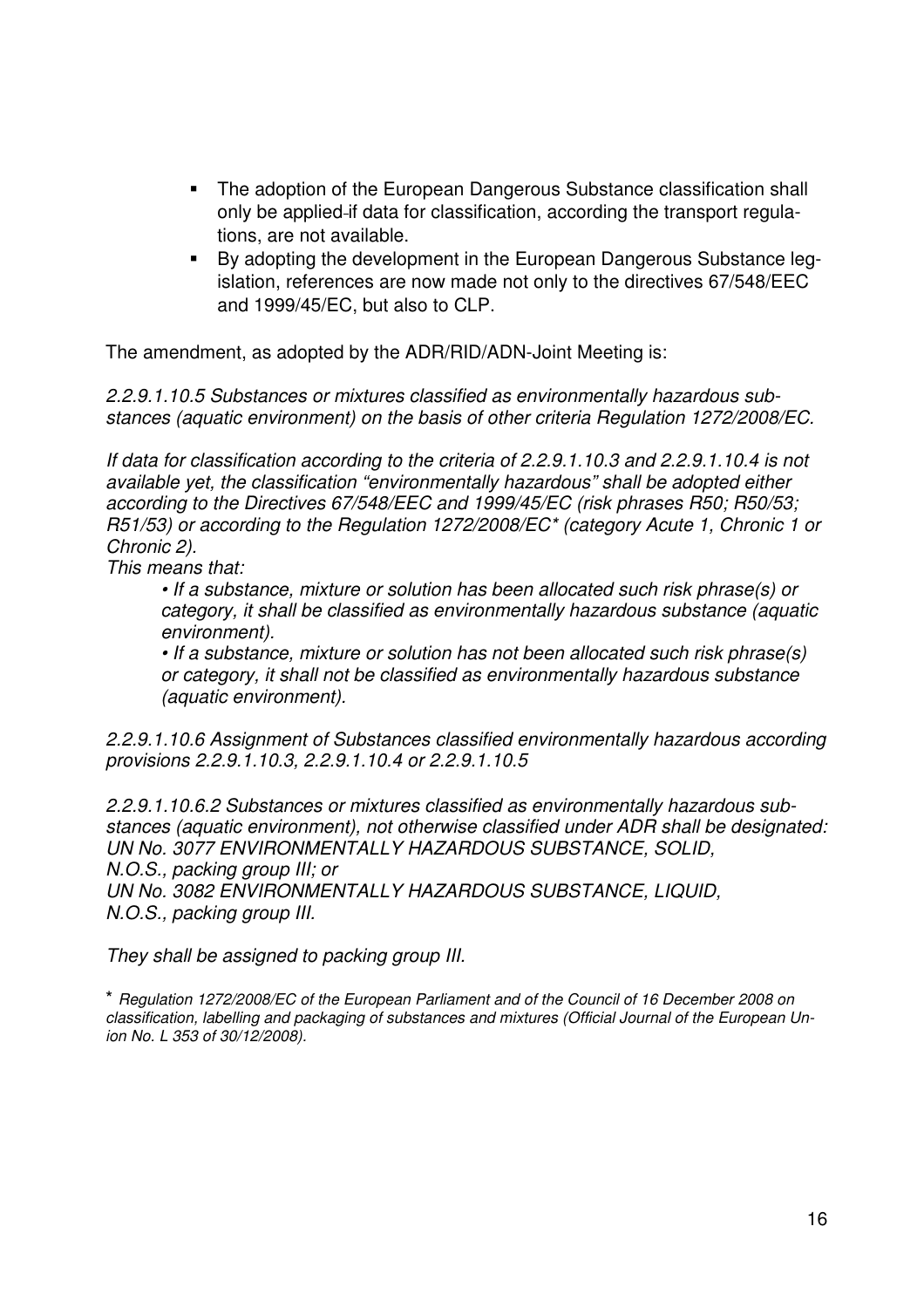#### **2.3.2 IMDG-Code**

The criteria in the IMDG Code for environmentally hazardous substances (for the aquatic environment) are harmonized with the EU regulations for the road rail and inland waterway transport modes since January, 01. 2010. This is based on the criteria of the 2nd. Edition of the UN-GHS

The following discrepancies still remain:

The index of the IMDG-Code (34-08) still contains substances and materials which are identified as "Marine Pollutants" according to GESAMP criteria and are marked with the letter "P". These substances and materials must be classified as "Marine Pollutants". These marked substances should not be extended with new substances in future.

With the approval of the competent authority, substances that are identified as marine pollutants, but which no longer meet the criteria as a marine pollutant need not to be transported in accordance with the provisions of the IMDG-Code to marine Pollutants.

Therefore, classification according to the IMDG-Code is based on a self responsible criteria based classification by the shipper (producer) as well as a list based principle.

A link to the EU-Directives (67/548/EWG, 1999/45/EG) or CLP is missing in the IMDG Code (and in the ICAO-TI / IATA-DGR too) and consequently, a link to marking according the EU-regulations.

As mentioned above, implementation of the new classification criteria, based on harmonization with the 16th. edition of the UN Model Regulations, will come into force with the 36th Amendment on January 01, 2014. IMDG Code amendments can be used one year before the mandatory compliance date, so the transitional periods for ADR/RID/ADN (ending December, 31. 2013, see 1.6.1.19) and the IMDG (in force beginning January, 01. 2014) will meet beginning of 2013. At this date, the new classification rules for these modes of transport could be implemented together with one year of transition period.

#### **2.3.3 ADN (tank vessels on inland waterways)**

For transport of packagings, tank containers and bulk containers, the same classification criteria for ADR and RID are applicable. (See also 2.2.9.1.10.1 ADN) For carriage in tank ships, additional criteria are stipulated in chapter 2.4 ADN.

- For environmental hazards, these are the GHS criteria "acute 2", "acute 3" and "chronic 3" (s. ADN 2.2.9.1.10.2). Substances meeting these additional criteria must be classified as Substance Numbers 9005 or 9006 instead of the UN-No.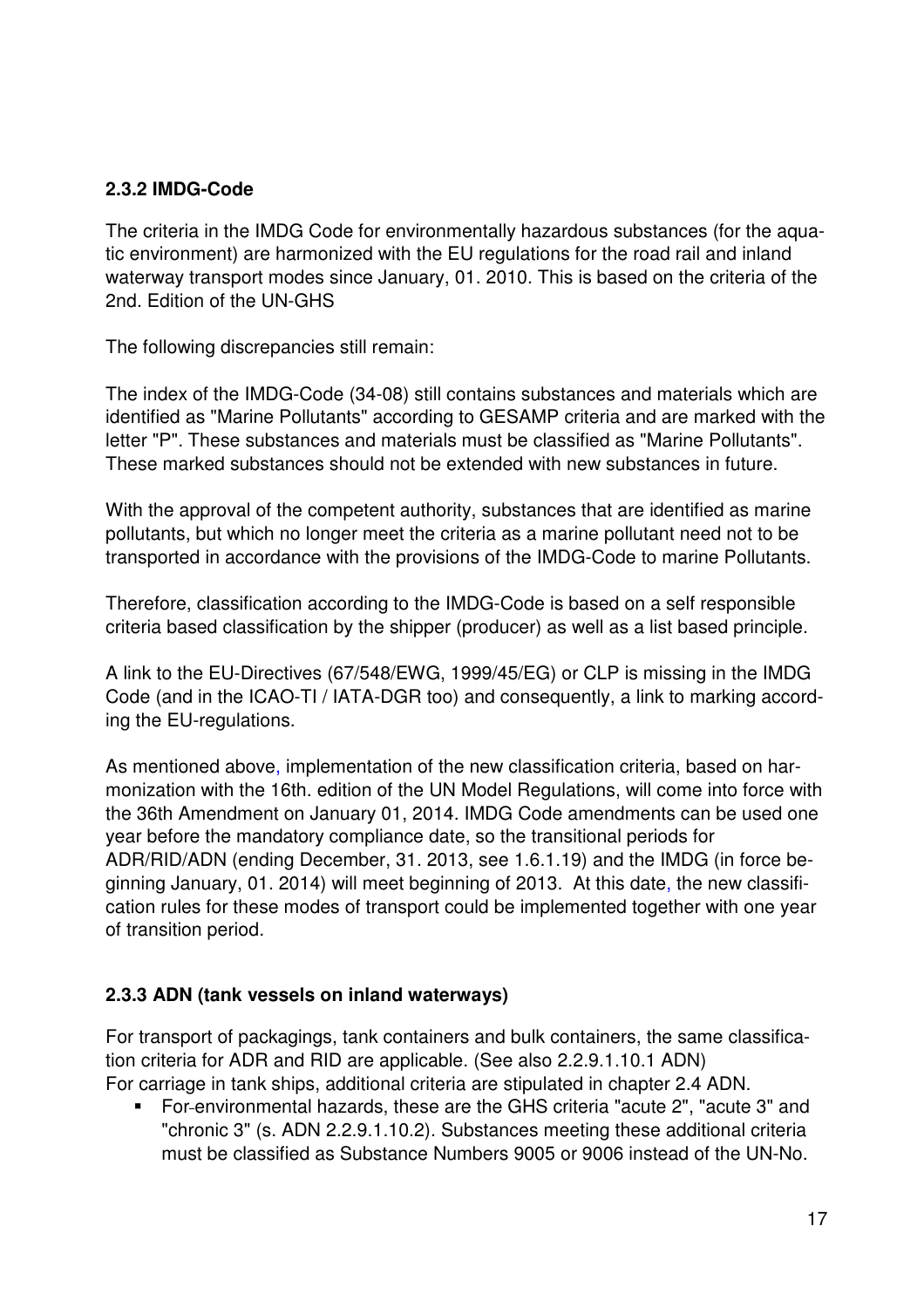3077 or 3082. (s. ADN 3.2.3 table C). Additionally, these environmentally hazardous substances must be assigned into groups N1, N2 or N3.

- Chapter 2.4 also includes criteria for substances with carcinogenic, mutagenic or toxic to reproduction properties (CMR). This also includes substances and mixtures which float on the surface of the water, do not evaporate and are slightly soluble in water (floaters) or sink to the waterway bed and are slightly soluble (sinker).

| Assignment into the groups N1 to | Substances which fulfill the named GHS criteria |
|----------------------------------|-------------------------------------------------|
| N3 according 2.2.9.1.10.2 ADN    | due to their environmental hazard               |
|                                  | Category acute 1 or                             |
| N <sub>1</sub>                   | Category chronic 1                              |
|                                  | Category chronic 2 or                           |
| N <sub>2</sub>                   | Category chronic 3                              |
|                                  | Category acute 2 or                             |
| N <sub>3</sub>                   | Category acute 3                                |

#### **2.3.4 ICAO-TI/IATA-DGR**

IATA-DGR (Chapter 3.9.2.4) and ICAO-TI (Chapter 9.2.1) have implemented a flexible reference to the criteria of the UN Model Regulations. Additionally, they make references to national or international regulations of the country of origin, transit or destination for environmentally hazardous substances. As a result, the EU classification criteria according to EU Directives (67/548/EWG und 1999/45/EG) and CLP regulation (1272/2008/EG) are indirectly relevant because of ADR/RID.

However, ICAO-TI and IATA-DGR define the "environmentally hazardous" classification only for substances or mixtures which are not assigned to Classes 1 – 8 or entries of Class 9 other than UN 3077 or UN 3082. If a substance or mixture is still classified because it meets the criteria of any other class or entry into class 9, it need not also be named as "environmentally hazardous".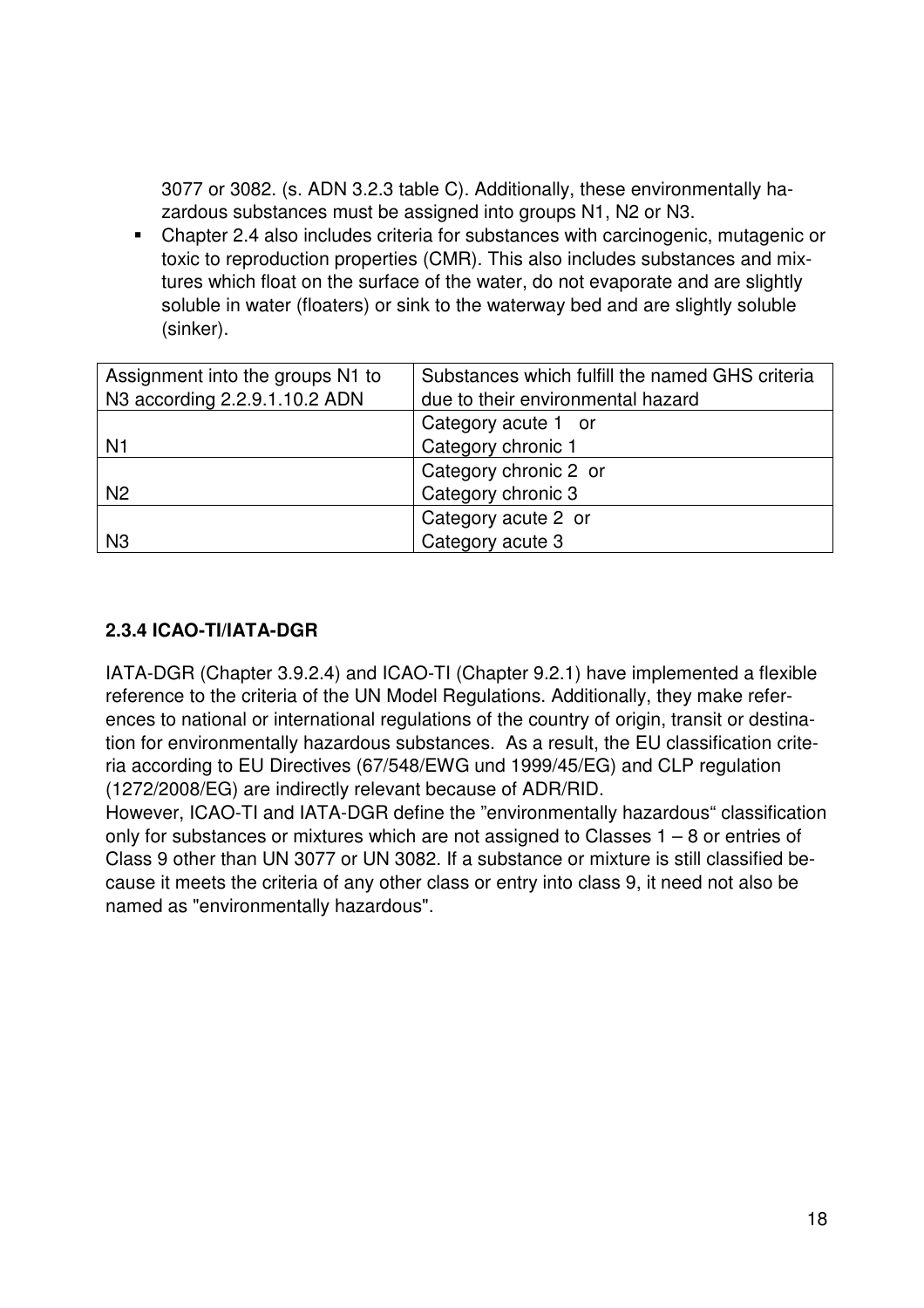## **2.4 Summary**

Review about the implementation dates of the new criteria. "X" means, this criterion is implemented already. The criteria are collected again in the following table.

| Classification        | <b>UN Model</b>       | UN-GHS      | ADR/RID/ADN           | <b>IMDG Code</b> | <b>ICAO/IATA</b> | DSD - DPD    | <b>CLP</b>  |
|-----------------------|-----------------------|-------------|-----------------------|------------------|------------------|--------------|-------------|
| criteria              | Regulations           |             |                       |                  |                  |              |             |
| Acute ecotoxic        | X                     | X           | X                     | $\mathsf{X}$     | $\mathsf{x}$     | X            | $\times$    |
| Category 1            |                       |             |                       |                  |                  |              |             |
| Chronic ecotoxic      |                       | From        | From 2011 (Tran-      | From 2014        |                  |              | Implemen-   |
| Category 1            | From 16th             | 3rd Edition | sitional period until | (Pre usage       | From 2011        |              | tation date |
| (sufficient data,     | Edition (2009)        |             |                       | from             |                  |              | still not   |
| rapidly degradable)   |                       | (2009)      | 31/12/2013)           | 01/01/2013       |                  |              | fixed       |
| Chronic ecotoxic      |                       | From        | From 2011 (Tran-      | From 2014        |                  |              | Implemen-   |
| Category 2            | From 16th             | 3rd Edition | sitional period until | (Pre usage       | From 2011        |              | tation date |
| (sufficient data,     | <b>Edition (2009)</b> |             |                       | from             |                  |              | still not   |
| rapidly degradable)   |                       | (2009)      | 31/12/2013)           | 01/01/2013)      |                  |              | fixed       |
| Chronic ecotoxic      |                       | From        | From 2011 (Tran-      | From 2014        |                  |              | Implemen-   |
| Category 1            | From 16th             | 3rd Edition |                       | (Pre usage)      | From 2011        |              | tation date |
| (sufficient data, not | <b>Edition (2009)</b> |             | sitional period until | from             |                  |              | still not   |
| rapidly degradable)   |                       | (2009)      | 31/12/2013)           | 01/01/2013)      |                  |              | fixed       |
| Chronic ecotoxic      |                       |             |                       | From 2014        |                  |              | Implemen-   |
| Category 2            | From 16th             | From        | From 2011 (Tran-      | (Pre usage       |                  |              | tation date |
| (sufficient data, not | <b>Edition (2009)</b> | 3rd Edition | sitional period until | from             | From 2011        |              | still not   |
| rapidly degradable)   |                       | (2009)      | 31/12/2013)           | 01/01/2013       |                  |              | fixed       |
| Chronic ecotoxic      |                       |             |                       |                  |                  | X (Deviation |             |
| Category 1            | X                     | X           | X                     | X                | X                | to UN Regu-  | $\times$    |
| (no sufficient data)  |                       |             |                       |                  |                  | lations)     |             |
| Chronic ecotoxic      |                       |             |                       |                  |                  | X (Deviation |             |
| Category 2            | X                     | X           | X                     | X                | X                | to UN Requ-  | X           |
| (no sufficient data)  |                       |             |                       |                  |                  | lations)     |             |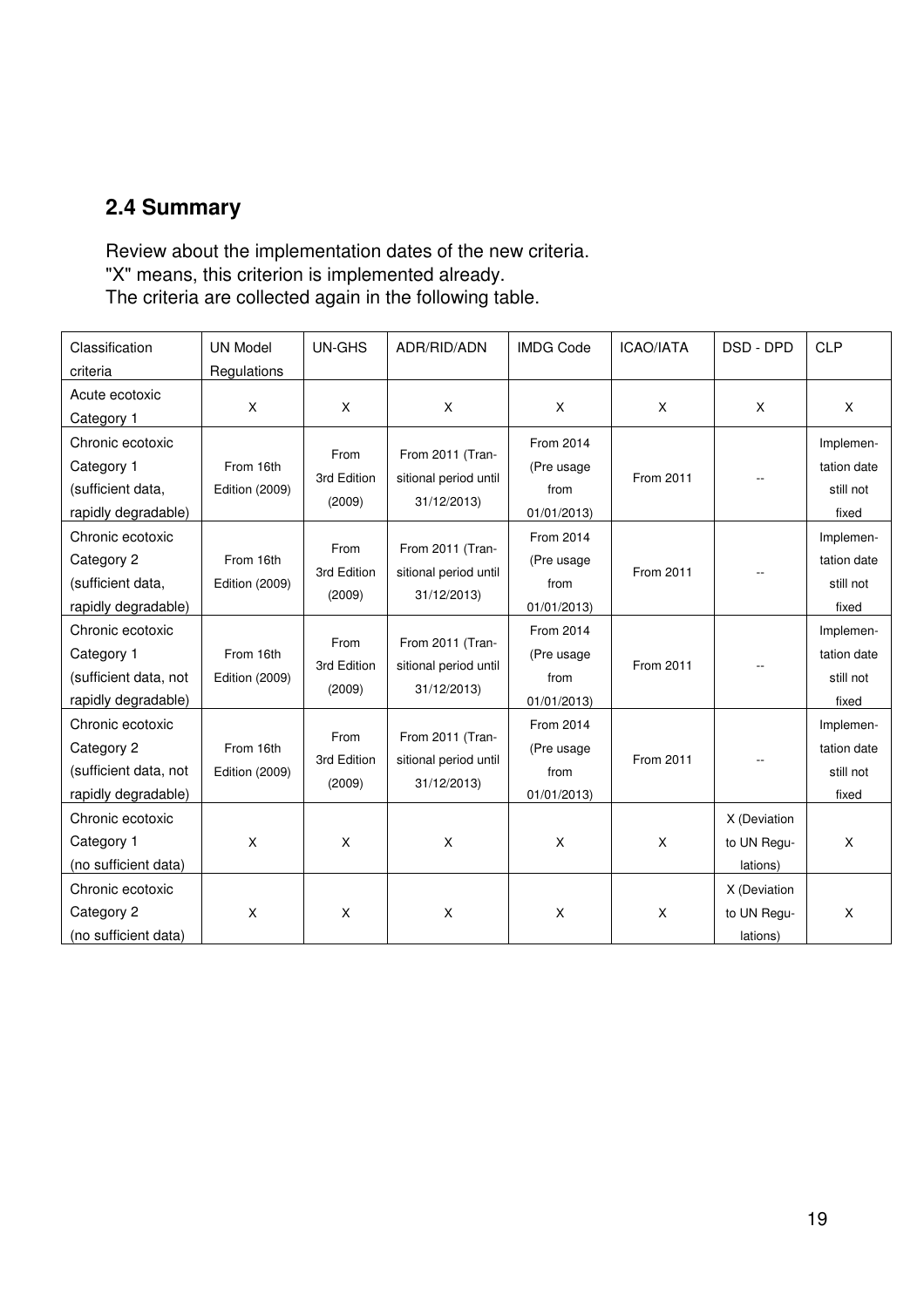|                                                                                          | 1272/2008/EG             |        | 67/548/EWG               | ADR2009 / 2011    | <b>GHS</b>  |
|------------------------------------------------------------------------------------------|--------------------------|--------|--------------------------|-------------------|-------------|
| Aquatic hazard, Acute (short-term) effect, Category 1                                    |                          |        |                          |                   |             |
| 96 hr LC50 (for fish)                                                                    | $\leq$ 1 mg/l            | and/or | identically              | identically       | identically |
| 48 hr EC50 (for crustacea)                                                               | $\leq$ 1 mg/l            | and/or | identically              | identically       | identically |
| 72 or 96 hr ErC50 (for algae or other aquatic plants)                                    | $\leq 1$ mg/l            |        | identically              | identically       | identically |
| Aquatic hazard, chronic (long-term) effect, Category 1                                   |                          |        |                          |                   |             |
| Non-rapidly degradable substances for which adequate chronic toxicity data are available |                          |        |                          |                   |             |
| Chronic NOEC- or ECx-value (for fish)                                                    | $\overline{\phantom{a}}$ |        | --                       | $\leq$ 0,1 and/or | identically |
| Chronic NOEC- or ECx-value (for crustacea)                                               | $\overline{\phantom{a}}$ |        | $-$                      | ≤0,1 and/or       | identically |
| Chronic NOEC- or ECx-value (for algae or other aquatic plants)                           | $\overline{\phantom{a}}$ |        | $-$                      | ≤0,1              | identically |
| Aquatic hazard, chronic (long-term) effect, Category 2                                   |                          |        |                          |                   |             |
| Non-rapidly degradable substances for which adequate chronic toxicity data are available |                          |        |                          |                   |             |
| Chronic NOEC- or ECx-value(for fish)                                                     |                          |        |                          | $\leq 1$ and/or   | identically |
| Chronic NOEC- or ECx-value (for crustacea)                                               |                          |        |                          | $\leq 1$ and/or   | identically |
| Chronic NOEC- or ECx-value (for algae or other aquatic plants)                           | $\qquad \qquad -$        |        |                          | $\leq 1$          | identically |
| Aquatic hazard, chronic (long-term) effect, Category 1                                   |                          |        |                          |                   |             |
| Rapidly degradable substances for which adequate chronic toxicity data are available     |                          |        |                          |                   |             |
| Chronic NOEC- or ECx-value (for fish)                                                    | $--$                     |        | $\overline{\phantom{a}}$ | ≤0,01 and/or      | identically |
| Chronic NOEC- or ECx-value (for crustacea)                                               | $- -$                    |        |                          | ≤0,01 and/or      | identically |
| Chronic NOEC- or ECx-value (for algae or other aquatic plants)                           | $\overline{\phantom{a}}$ |        |                          | $≤0,01$           | identically |
|                                                                                          |                          |        |                          |                   |             |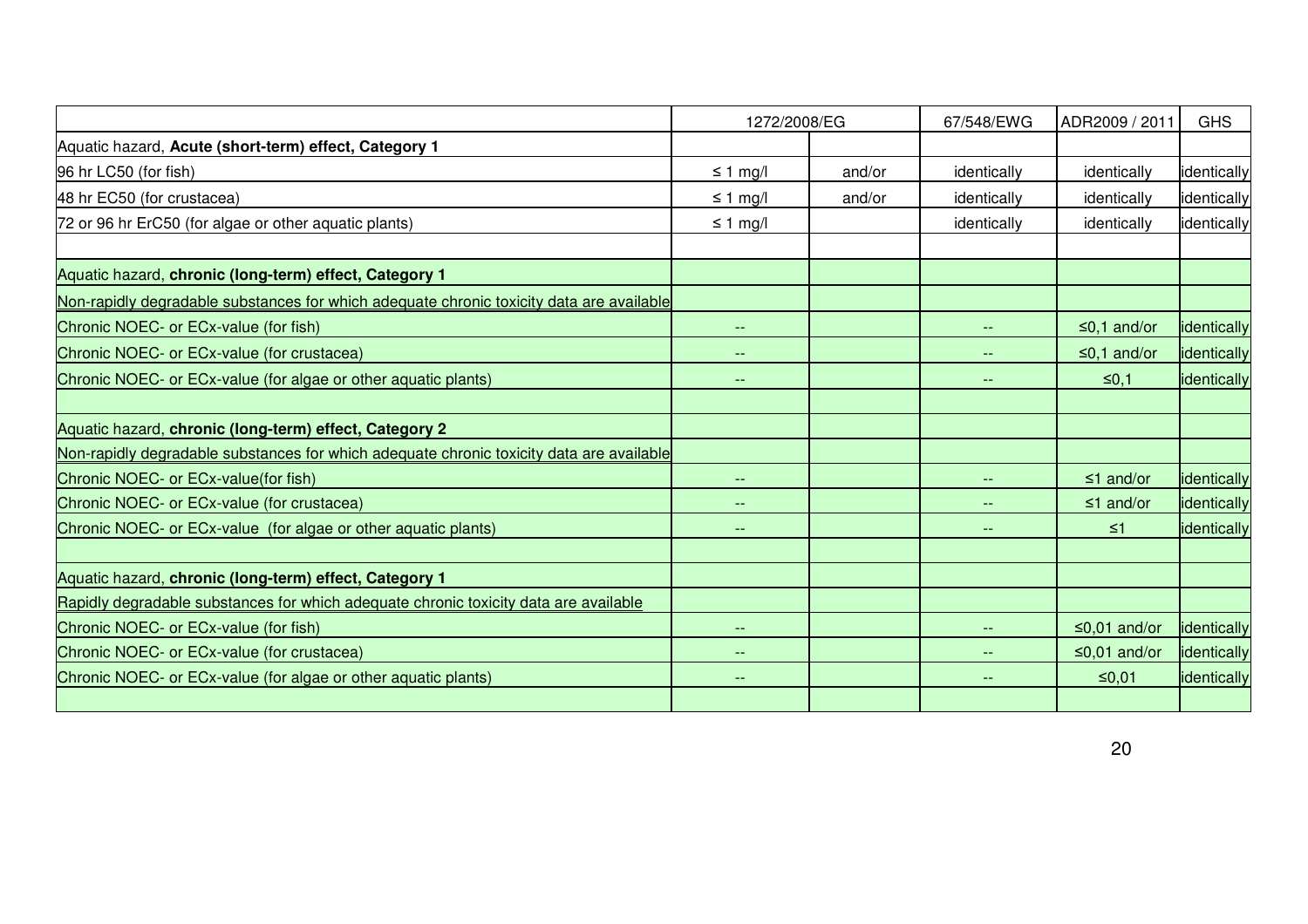| Aquatic hazard, chronic (long-term) effect, Category 2                               |                          |           |                          |                              |             |
|--------------------------------------------------------------------------------------|--------------------------|-----------|--------------------------|------------------------------|-------------|
| Rapidly degradable substances for which adequate chronic toxicity data are available |                          |           |                          |                              |             |
| Chronic NOEC- or ECx-value(for fish)                                                 | $\qquad \qquad -$        |           | $\frac{1}{2}$            | $\leq$ 0,1 and/or dentically |             |
| Chronic NOEC- or ECx-value (for crustacea)                                           | --                       |           | $\qquad \qquad -$        | $\leq$ 0,1 and/or dentically |             |
| Chronic NOEC- or ECx-value (for algae or other aquatic plants)                       | --                       |           | $\overline{\phantom{a}}$ | ≤0,1                         | identically |
|                                                                                      |                          |           |                          |                              |             |
| Aquatic hazard, chronic (long-term) effect, Category 1                               |                          |           |                          |                              |             |
| 96 hr LC50 (for fish)                                                                | $\leq 1$ mg/l            | and/or    | identically              | identically                  | identically |
| 48 hr EC50 (for crustacea)                                                           | $\leq$ 1 mg/l            | and/or    | identically              | identically                  | identically |
| 72 oder 96 hr ErC50 (for algae or other aquatic plants)                              | $\leq$ 1 mg/l            | and       | identically              | identically                  | identically |
| and the substance is                                                                 | not radily degradable    | and/or    | identically              | identically                  | identically |
| the experimentally determined                                                        | BCF is $< 500$           | <b>or</b> | BCF is $\leq 100$        | identically                  | identically |
| or, if absent                                                                        | $log Kow \ge 4$          |           | $log Pow \geq 3$         | identically                  | identically |
|                                                                                      |                          |           |                          |                              |             |
| Aquatic hazard, chronic (long-term) effect, Category 2                               |                          |           |                          |                              |             |
| 96 hr LC50 (for fish)                                                                | $> 1$ bis $\leq 10$ mg/l | and/or    | identically              | identically                  | identically |
| 48 hr EC50 (for crustacea)                                                           | $> 1$ bis $\leq 10$ mg/l | and/or    | identically              | identically                  | identically |
| 72 oder 96 hr ErC50 (for algae or other aquatic plants)                              | $> 1$ bis $\leq 10$ mg/l |           | identically              | identically                  | identically |
| and the substance is                                                                 | not radily degradable    |           | identically              | identically                  | identically |
| the experimentally determined                                                        | BCF is $< 500$           | <b>or</b> | BCF is $\leq 100$        | identically                  | identically |
| or, if absent                                                                        | $log Kow \ge 4$          |           | $log Pow \geq 3$         | identically                  | identically |
| unless the NOEC for the chronic toxicity is                                          | $> 1$ mg/l               |           | missing                  | identically dentically       |             |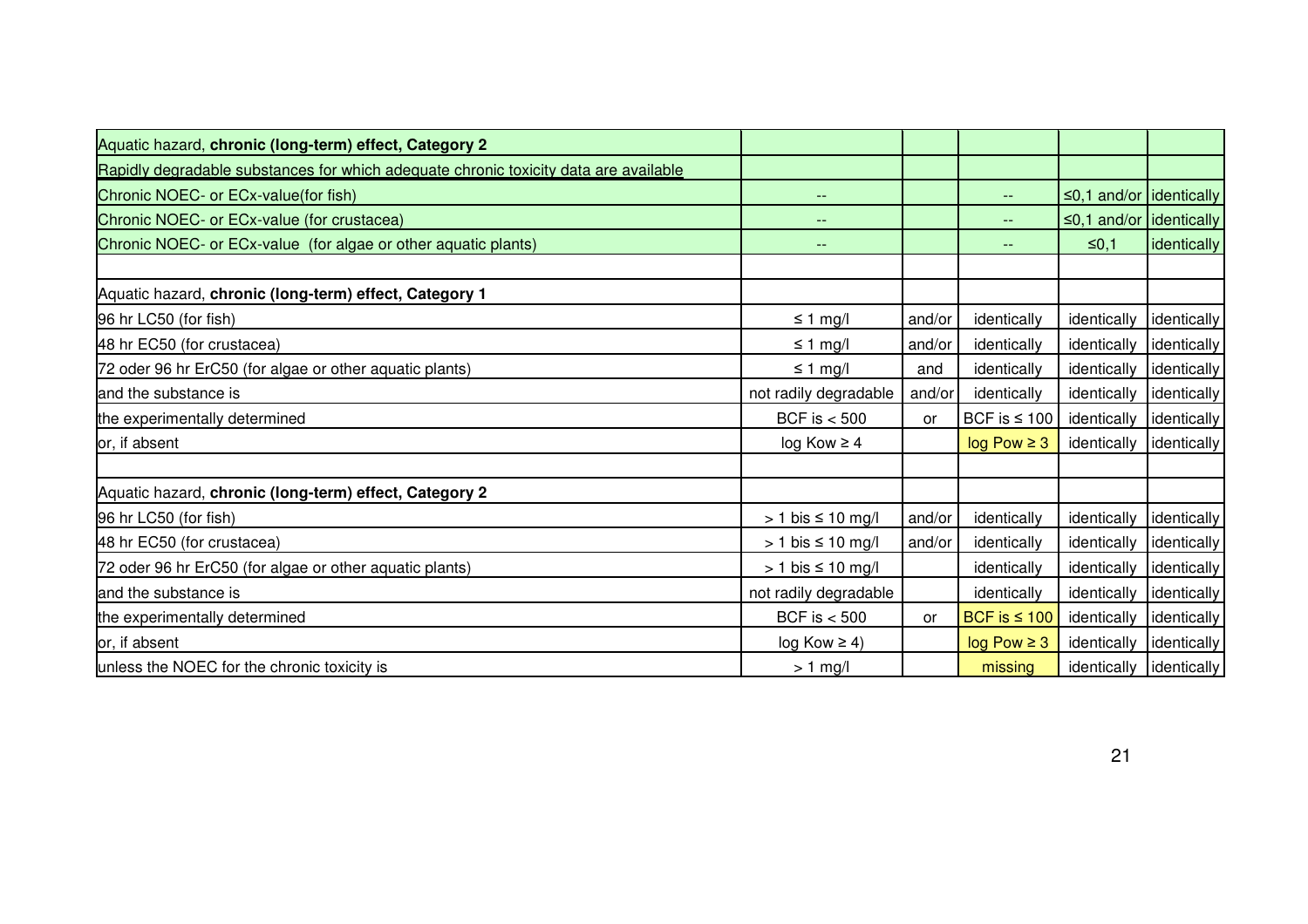# **3. Marking / Labelling**

# **3.1 "Fish & tree" mark (all modes of transport)**

Marking of the environmentally hazardous properties of a substance is carried out for all modes of transport by the "fish & tree" mark. Up to now the design of this mark was slightly different between the modal regulations. However, the design in the modal regulations has now been harmonized with the design shown in the UN Model Regulations, so that only marks meeting this design (see below) should be used (Note: The fish has no fins). In the IMDG Code, this has been amended by a respective corrigendum to the 34<sup>th</sup> Amdt. In the ADR/RID/AND, this will be implemented in the 2011 edition.



# **3.2 Marking and lebelling of packagings (all modes of transportation)**

#### **3.2.1 Marking requirements for packages**

The "fish & tree" mark is basically required for all packagings, containing substances that are "environmentally hazardous" according to the respective modal regulation, regardless of whether it is the only hazard or a subrisk.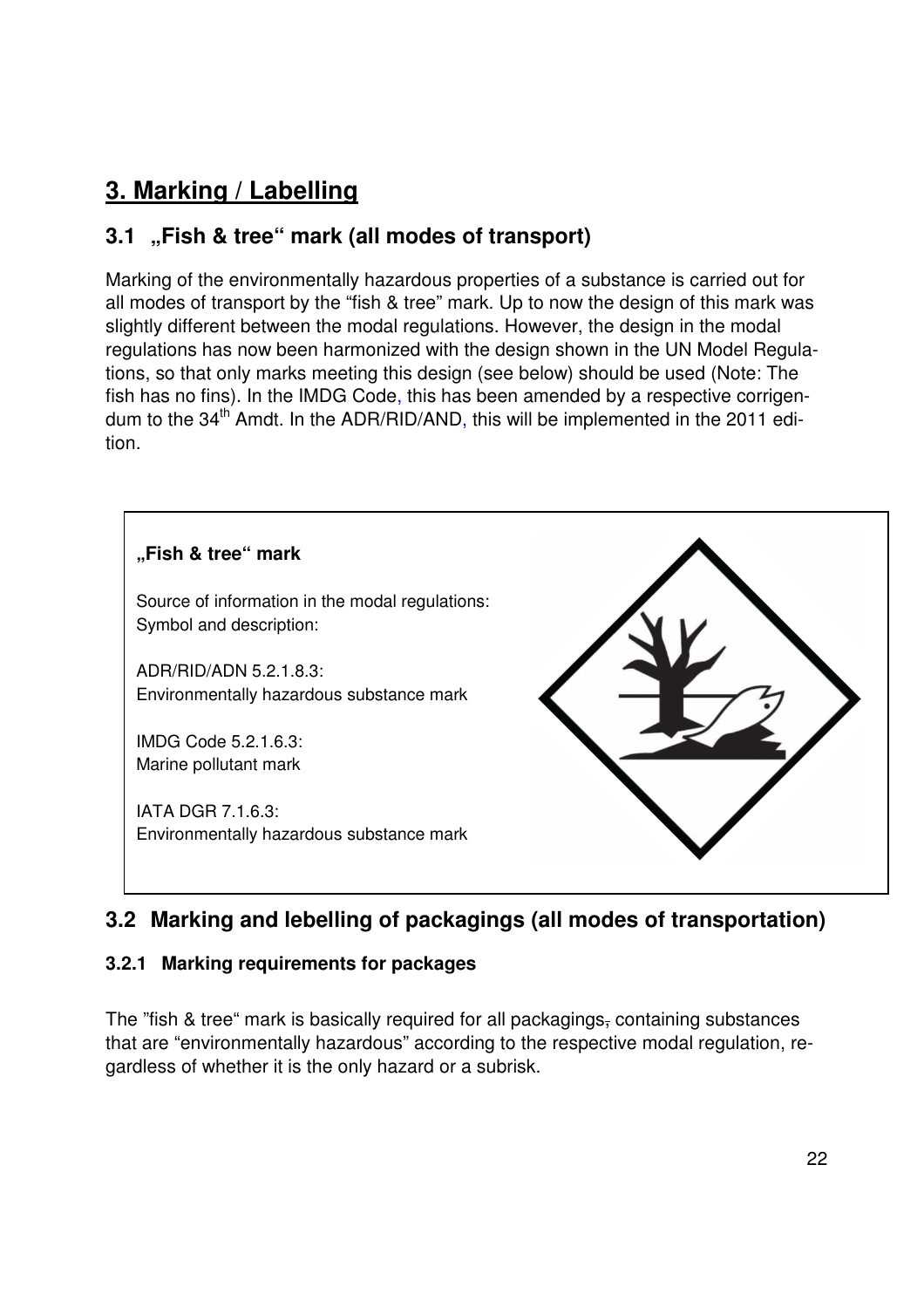For labelling usage, the following requirements apply:

- To be placed adjacent to the UN number
- **-** Readily visible and legible
- Shall be able to withstand open weather exposure without a substantial reduction in effectiveness (for the sea mode: Shall be such that this information will still be identifiable on packages surviving at least three month's immersion in the sea.)
- -IBCs and large packagings > 450 L to be marked on two opposite sides

For marking of packagings, the following specifications for the "fish & tree" mark are required:

- -The dimensions shall be at least 100 mm  $\times$  100 mm, except in the case of packages of such dimensions that can only bear smaller marks.
- Display of the Symbol ("fish & tree"): Black on white or suitable contrasting background



UN3077

IMDG-Code / ICAO-TI / IATA-DGR:

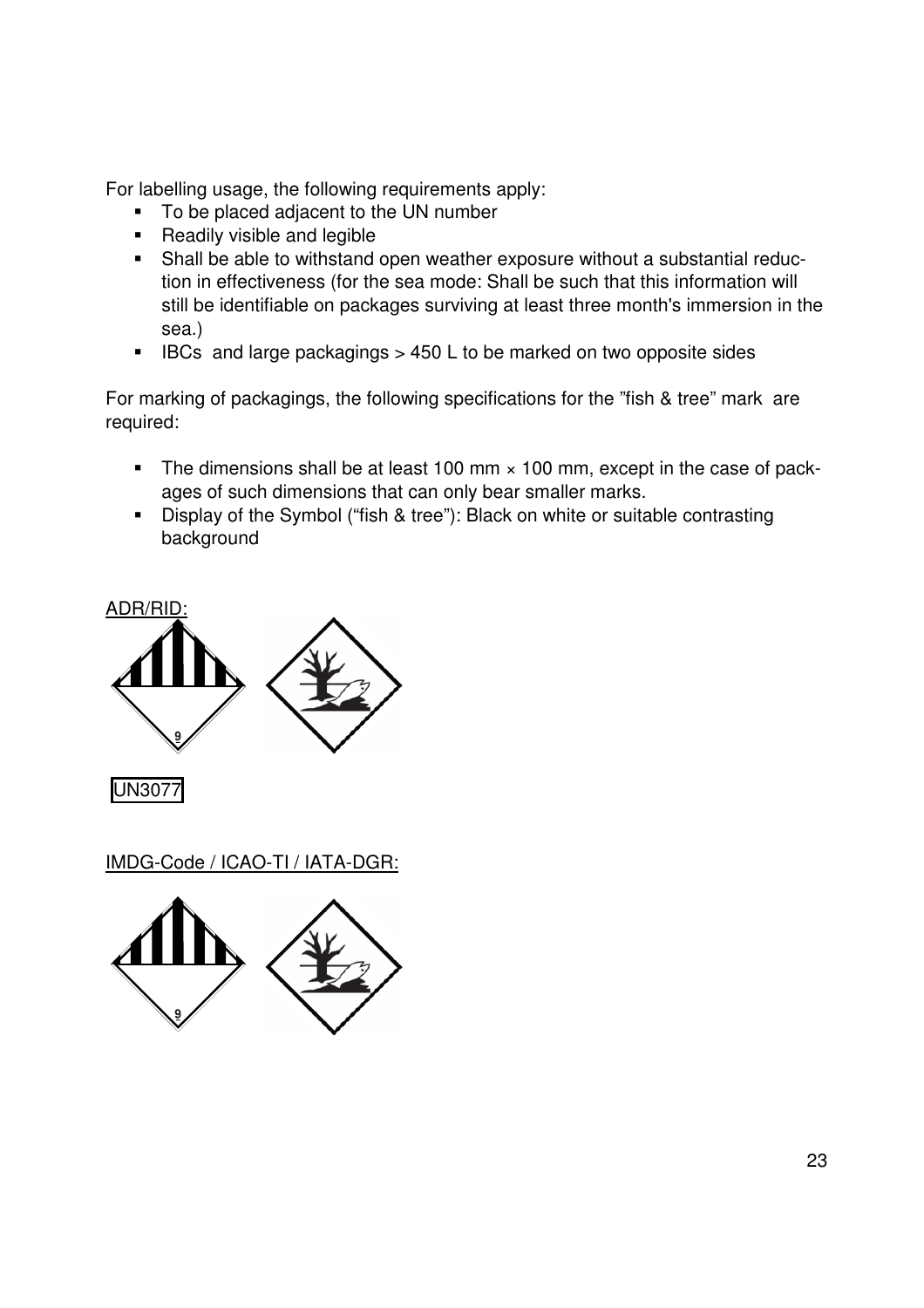#### UN3077

Environmentally hazardous substance, liquid, n.o.s. (…..Technical Name of environmentally hazardous substance......)

For dangerous goods of UN numbers other than UN 3077 or UN 3082, that have environmentally hazardous as a sub risk, there are the respective labelling/marking combinations. For example, a flammable paint (UN 1210) that meets environmentally hazardous (marine pollutant), the following labelling/marking combinations are required:



Paint (……Technical Name of environmentally hazardous substance……)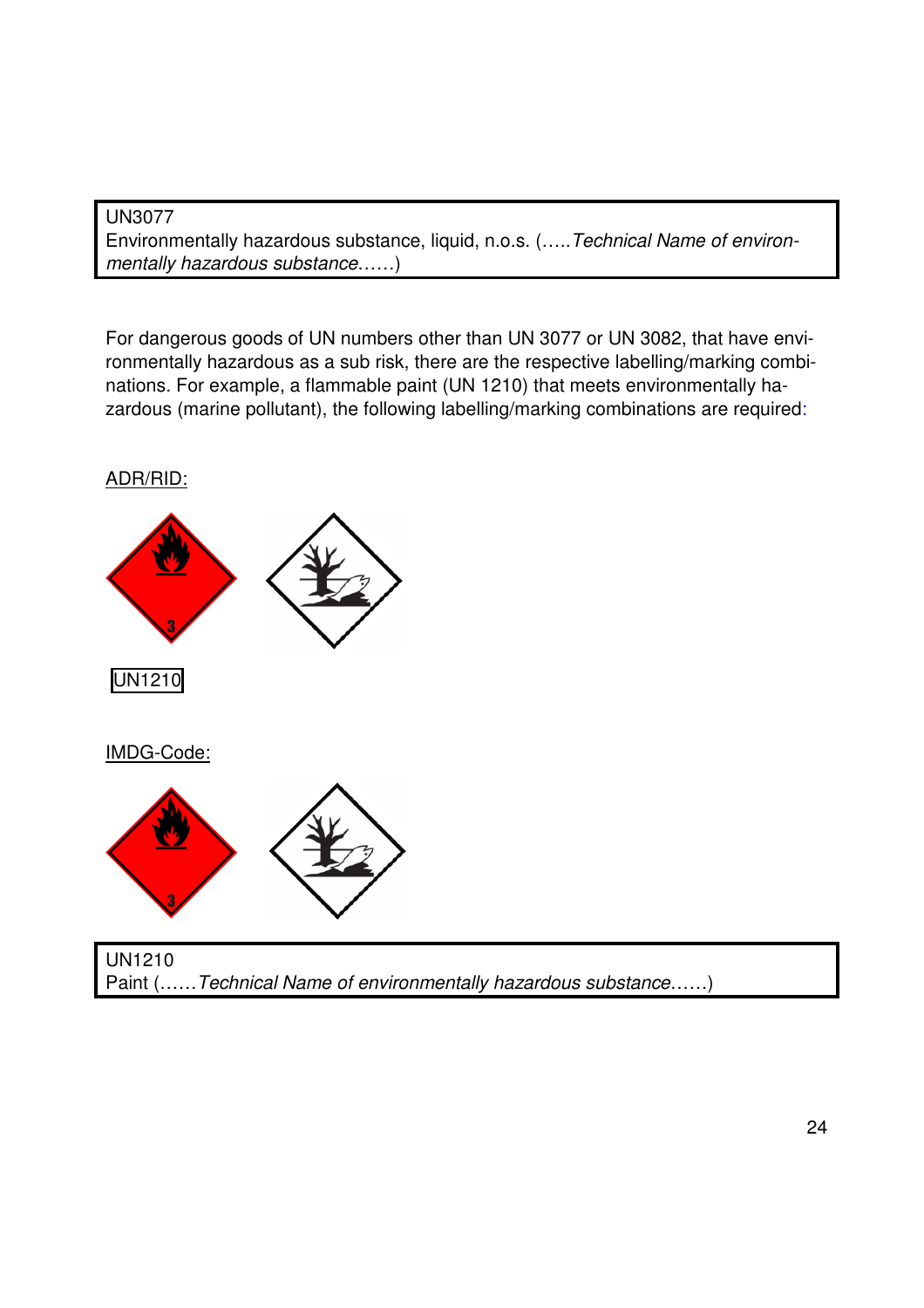ICAO-TI / IATA-DGR:



For a generic describing the marking is as follows:



Flammable liquid, n.o.s. (Technical Name of hazardous substance and technical Name of environmentally hazardous substance or the listed marine pollutant (all in English))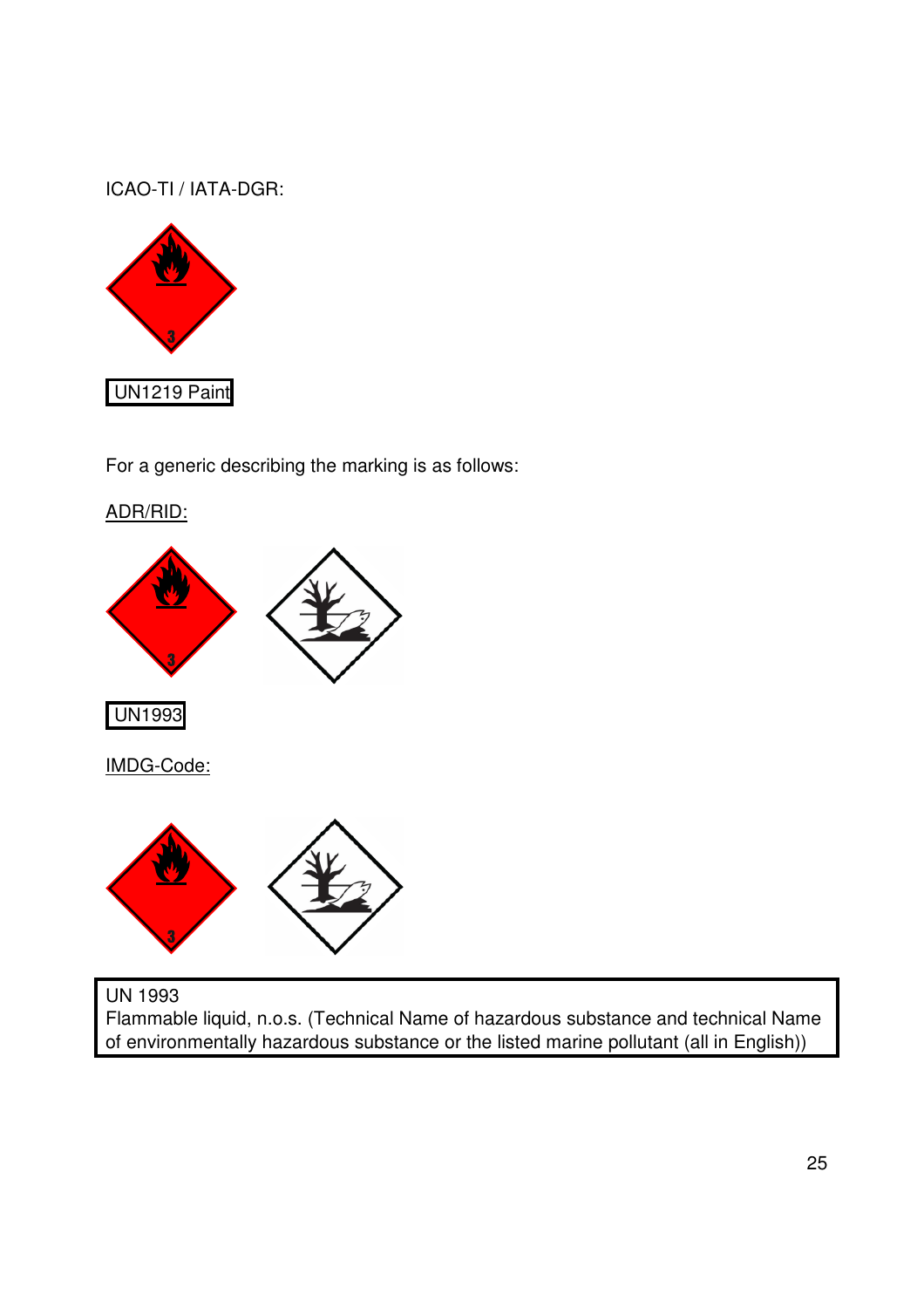#### ICAO/IATA:



#### UN1993 Flammable liquid, n.o.s (Technical Name of hazardous substance)

#### **3.2.2 Regulations for overpacks**

When packages are combined into overpacks or unit Loads then:

- When packages in the overpack are marked with the fish & tree and this Symbol is not clearly visible from the outside, the overpack must be marked with the word "overpack" and the required markings on (see above) the packages contained in the overpack must be repeated on the outside of the overpack.
- **EXT** Is it necessary to repeat the marking on the overpack, because the labelling and marking is not visible, so is a possibly existing Symbol "fish & tree" also repeated. This currently only applies for the IMDG-Code, but from 2011 regulation applies for ADR/RID too.

#### **3.2.3 Exception from the package labelling for small packing units**

Packages containing 5 l or less for liquids or 5 kg or less for solids

- **Per single packagings or**
- **Combination packagings per inner packaging,**

may be waived from the "fish and tree" marking.

### **3.3 Marking of transport units**

The specification for the "fish and tree" symbol for the marking of transport units is the same for the relevant mode of transport as in surface transport. However, the rules for the implementation of identification are different.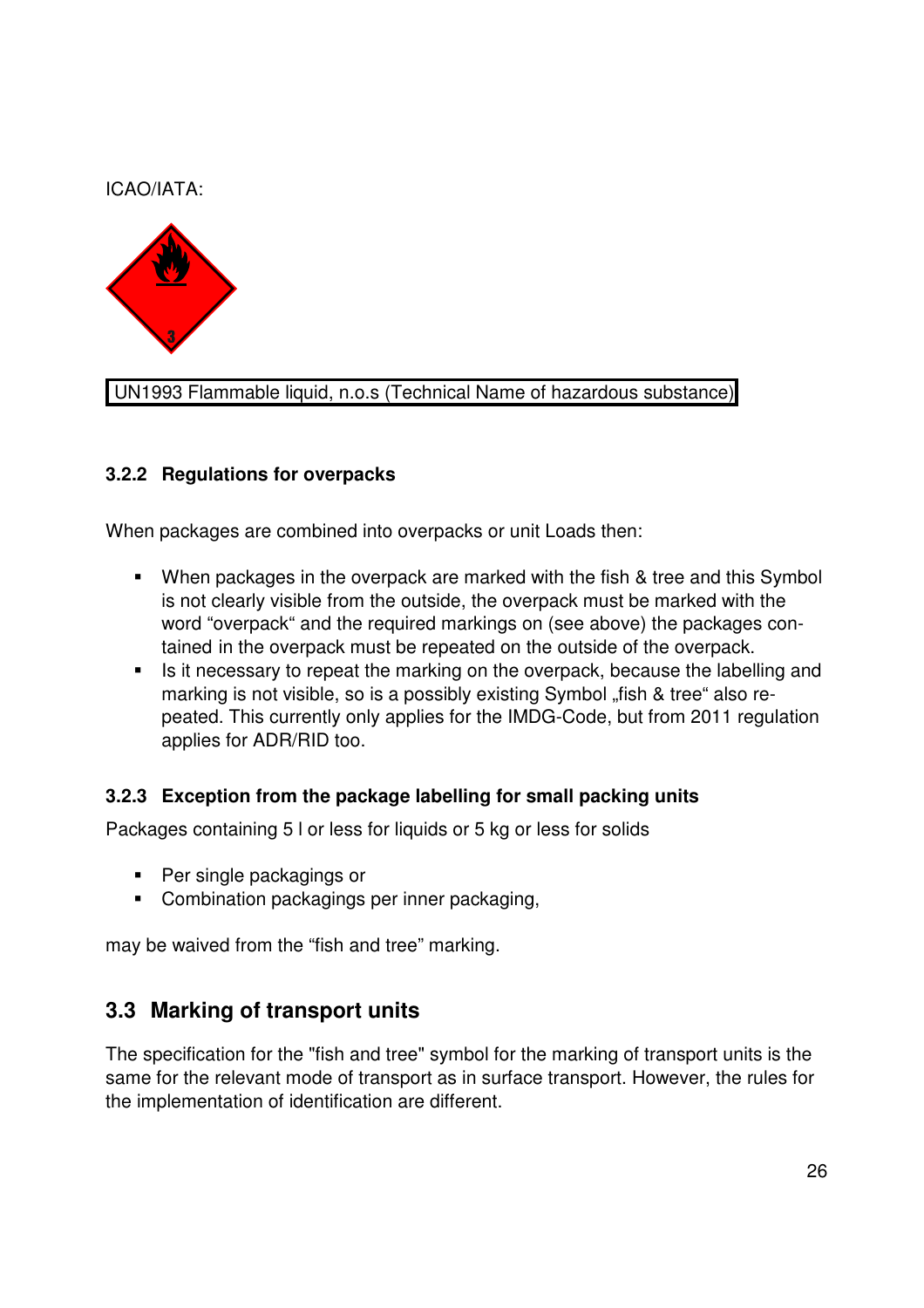#### **3.3.1 Specification of the symbol "fish and tree" for transport units (all modes of transport)**

For the marking of transport units, the following specifications for of the "fish & tree" symbol are valid:

- A minimum dimensions of 250 mm by 250 mm
- **-** Representation of the symbol in black on white or other suitable contrasting background

#### **3.3.2 Marking of transport units for sea transport**

According to the IMDG Code, all transport units, which contain substances classified as environmentally hazardous, must be marked with the "fish and tree" symbol. This applies particularly if the transport unit carries packages excepted from the marking.

That means, any transport unit, with environmentally hazardous substances

- **•** in Limited Quantities or
- contains by their content of less than 5 L or 5 kg exempted from the marking of packages

must be marked with the symbol "fish and tree"

In contrast, a transport unit, which contains only environmentally hazardous substances in excepted quantities, is exempted from marking the transport unit with the "fish and tree" symbol.

The application of marking transport units with the "fish and tree" symbol are analogous to the rules for the Placards:

at least wagons on each side;

- 1. in cargo containers, semi trailers or portable tanks, one on each side and one at each end of the unit;
- 2. on wagons on each side;
- 3. on multi chamber tanks that contain more than one dangerous goods or its residues, on each side in the amount of the associations concerned;
- 4. for all other transport units, at least on two sides and the rear end of the unit.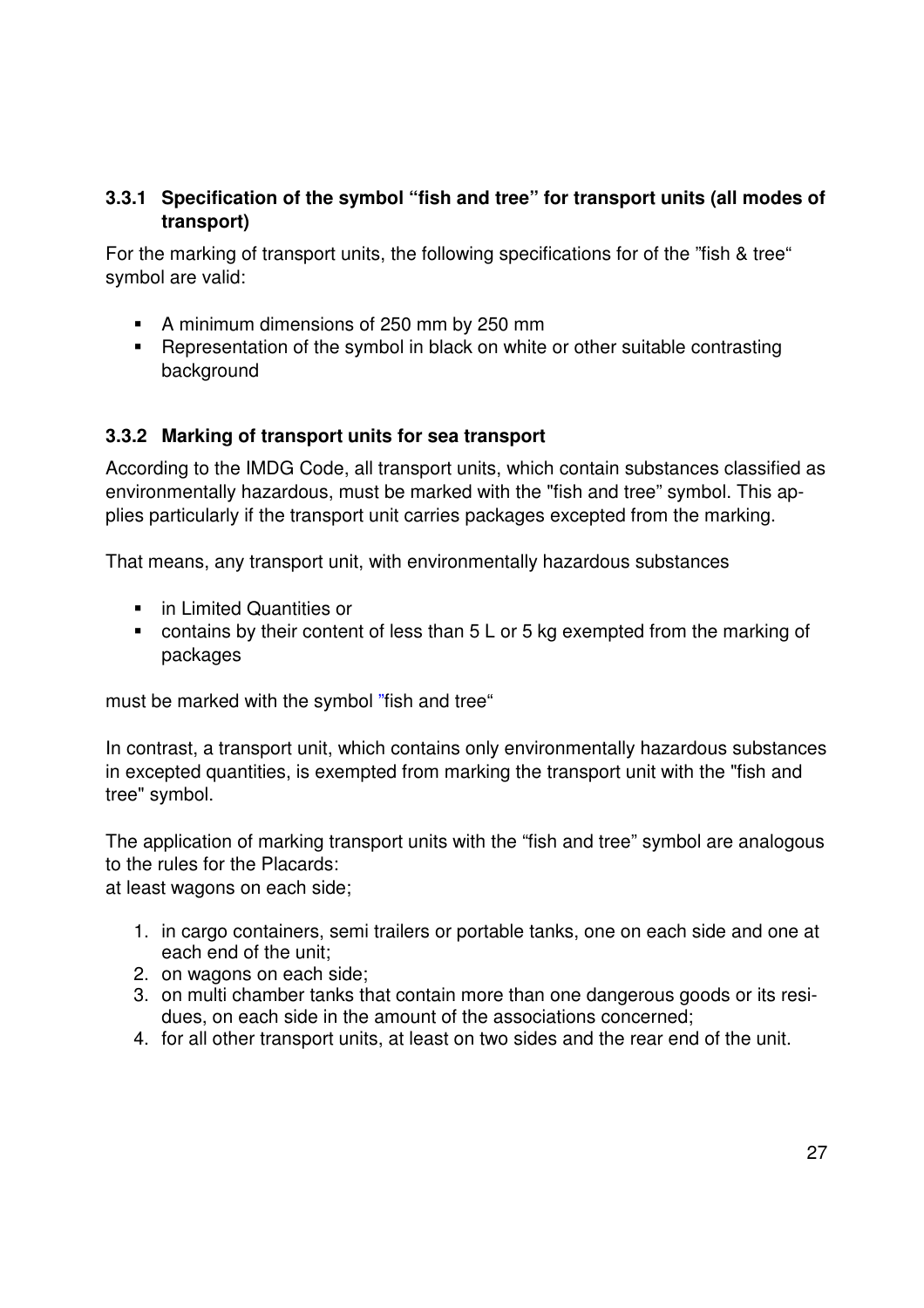#### **3.3.3 Marking of transport units for land transport**

For land transport, the rules for affixing placards are in 5.3.1. Transport units, which contain substances classified as environmentally hazardous, must therefore be marked as follows with the "fish and tree" symbol:

- 1. Freight containers, MEGCs, tank containers or portable tanks to both sides and at each end;
- 2. wagon at least every side;
- 3. on multiple compartment tanks that contain more than one dangerous goods or its residues, in addition along each side at the position of the relevant compartments;
- 4. bulk and tanker vehicles, battery vehicles and vehicles with demountable tanks to both sides and rear of the vehicle;
- 5. road vehicles used for carrying packages only, not at all (the same for swapbodies on road vehicles).

#### **3.3.4 Examples of special aspects for placarding of transport units**

For environmentally hazardous substances

... in packages in road vehicles

- Transported by road, the "fish and tree" symbol is not required.
- IMDG-Code for maritime transport on ferries, the "fish and tree" symbol must be affixed along each side and the rear end of the unit.
- Transport by rail in piggyback transport, the "fish and tree" symbol can either be affixed and visible either on the road vehicle or on the wagons on both sides.

... transported in packages in swap bodies,

then the "fish and tree" symbol is

- Not required in pure road transport
- Multimodal transport by rail, barge or ship as well as for any other container is required on all four sides.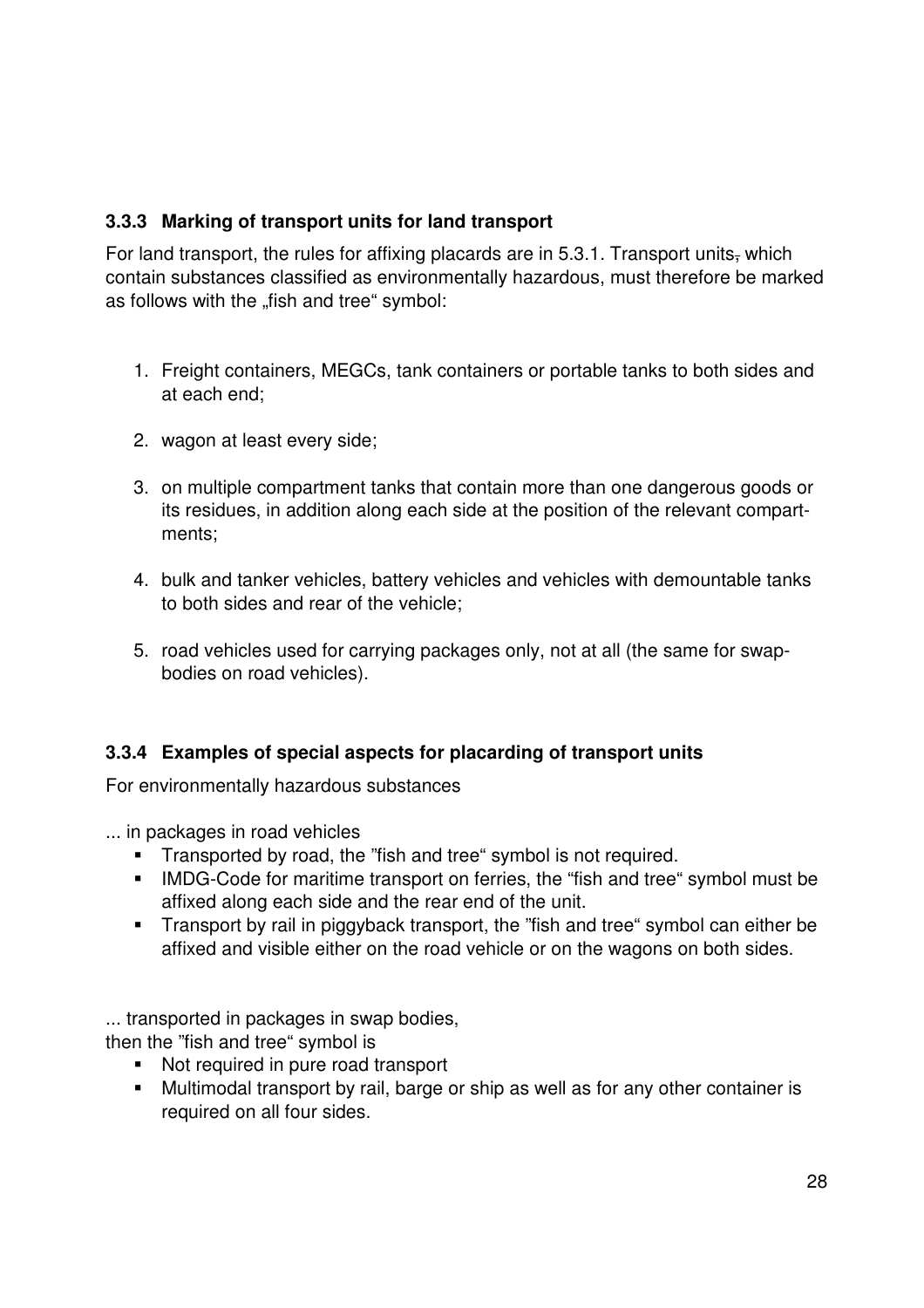... in packages shipped in limited quantities (LQ) the "fish and tree" symbol on the transport unit

- **Seas necessary**
- **Land transport not.**

... in packages shipped as Excepted Quantities (EQ), the "fish and tree" symbol on the transport unit

**For all modes of transport is not required.** 

... transported in packages, where the maximum content of the packages or the biggest inner packaging is not more than 5 liters or 5 kg, for all means of transport no effect on the respective marking rules for the transport units.

## **3.4 Marking and labelling of packagings for air transport**

In the ICAO-TI and the IATA-DGR does the "fish and tree" symbol apply only for packages of UN numbers 3077 and 3082.

For packages which contain other than these two UN numbers, according to the rules of other national or international transport regulations and are marked with the "fish and tree" symbol, these will be explicitly accepted (see the note to 7.1.6.3.1 from IATA-DGR 51st edition).

### **3.5 Summary**

The information summarized in the table below relate only to the additional marks for environmentally dangerous substances and mixtures. Other "normal" markings for dangerous goods (such as labels for other dangers, UN number, proper shipping name, orientation arrows, etc.) are not addressed here, but must be considered when preparing packages for transport.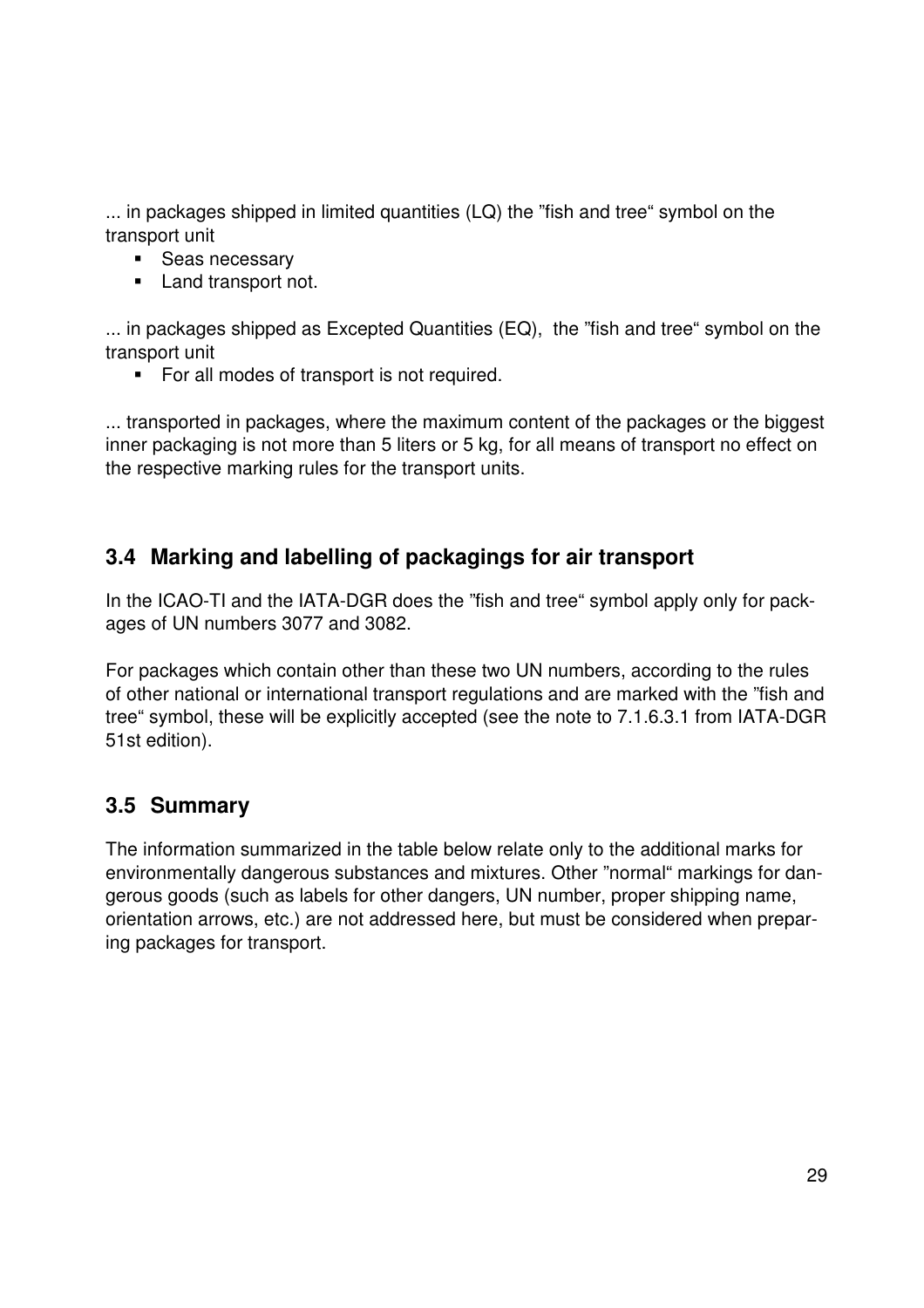| ADR/RID/ADN                                                                 | IMDG-Code                                                                                                                | ICAO-TI / IATA-DGR                                                                  |
|-----------------------------------------------------------------------------|--------------------------------------------------------------------------------------------------------------------------|-------------------------------------------------------------------------------------|
| starting on 01/01/2011                                                      | starting on 01/01/2010                                                                                                   | starting on 01/01/2009                                                              |
| Marking with "fish and tree"                                                | Marking with "fish and tree"                                                                                             | Marking with "fish and tree"<br>only for the UN-numbers<br><b>UN3077 and UN3082</b> |
|                                                                             | Add recognized chemical<br>name of the marine pollutant<br>for generic or "not otherwise"<br>specified" (N.O.S.) entries |                                                                                     |
| exception $<$ 5 liters / 5 kilo-<br>gram per packaging (inner<br>or single) | exception $<$ 5 liters / 5 kilo-<br>gram per packaging (inner<br>or single)                                              | exception $<$ 5 liters / 5 kilo-<br>gram per packaging (inner<br>or single)         |
| Since 01/06/2009 in force<br>for the UN-number UN 3077<br>and UN3082        |                                                                                                                          |                                                                                     |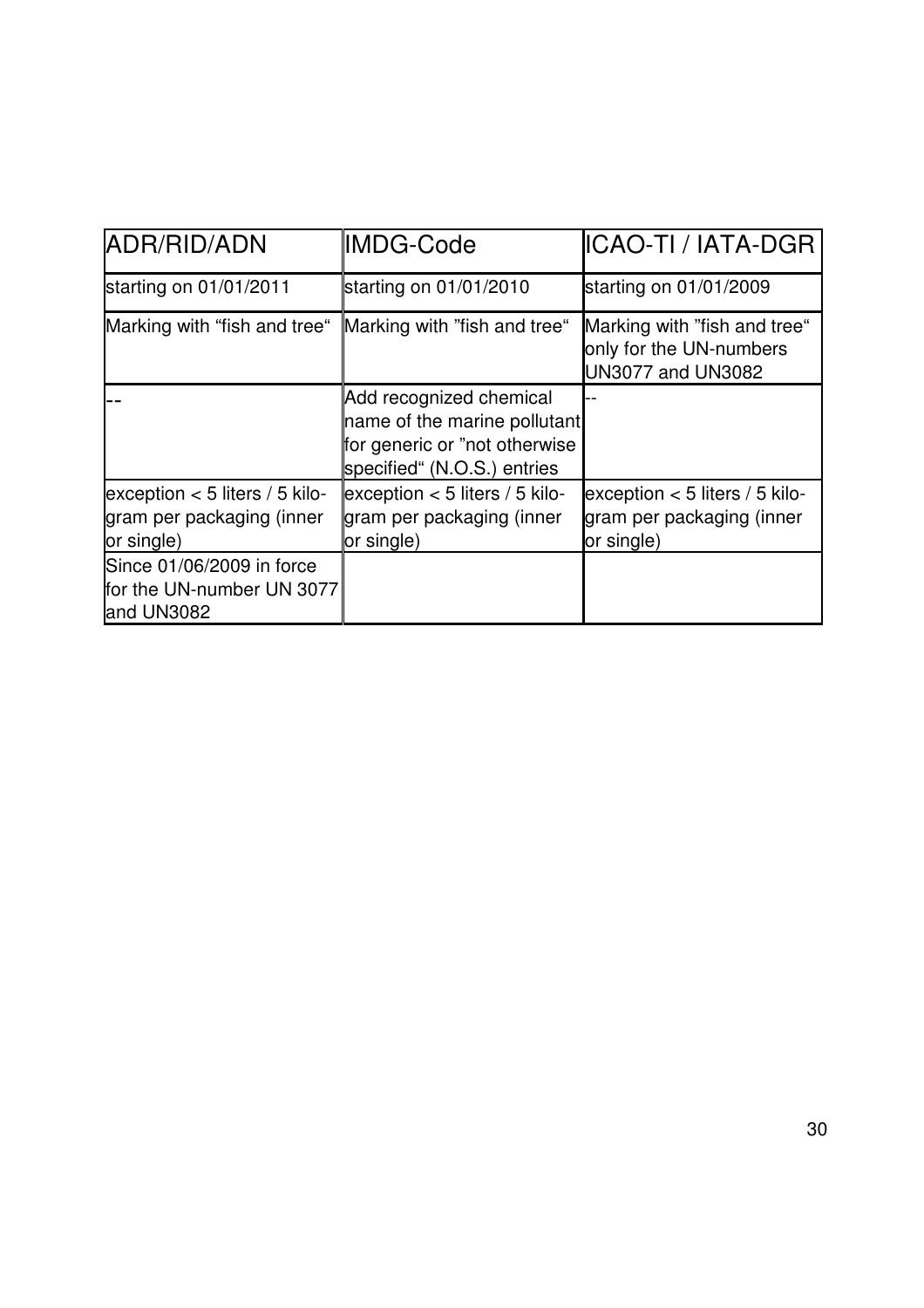# **4. Transport documents**

For different transport modes there are also different transport document requirements.

## **4.1 ADR/RID/ADN (without tank vessels on inland waterways)**

Today, there are no additional requirements regarding the transport documents in the regulations for road, rail and inland waterway transports (not applicable for tank vessels) with respect to environmentally hazardous substances.

Starting on 01/01/2011, a new entry will be required for ADR, RID and ADN with a transition period until 01/07/2011. New paragraph 5.4.1.1.18, "Special provisions for carriage of environmentally hazardous substances (aquatic environment)" will be implemented in chapter 5.4. From this date, a substance belonging to one of classes 1 to 9, which meets the classification criteria of paragraph 2.2.9.1.10 (ADN 2.2.9.1.10.1) shall carry in the transport document the additional notation "ENVIRONMENTALLY HA-ZARDOUS". This additional requirement does not apply to UN Nos. 3077 and 3082 or for the exceptions listed in 5.2.1.8.1 (exception of packages with less than 5 l or 5kg). This means the new notation is only needed, when the "fish and tree" marking is required (exception for UN-numbers UN3082 and UN3077).

Example: "UN 1133, Adhesives, 3, II (D/E) environmentally hazardous."

For carriage in a transport chain including sea transport, it will be allowed to replace the words "ENVIRONMENTALLY HAZARDOUS" by the statement "MARINE POLLU-TANT", pursuant to Subsection 5.4.1.4.3 of the IMDG Code.

## **4.2 IMDG-Code**

For maritime transport, a mandatory declaration for environmentally hazardous substances as "marine pollutant" currently exists (see subsection 3.1.2.9 5.4.1.4.3.5 in connection with IMDG).

This obligation applies to all classes and for UN numbers 3077 and 3082.

Moreover, all generic and n.o.s.-entries for substances containing environmental hazards must be designated with a technical name. This means that even for generic entries where no danger triggers are required, it is necessary to add technical descriptors in the event of a marine pollutant.

Example: "UN 1133, Adhesives (contains Cyclohexane), 3, II, (-12 °C c.c.) marine pollutant"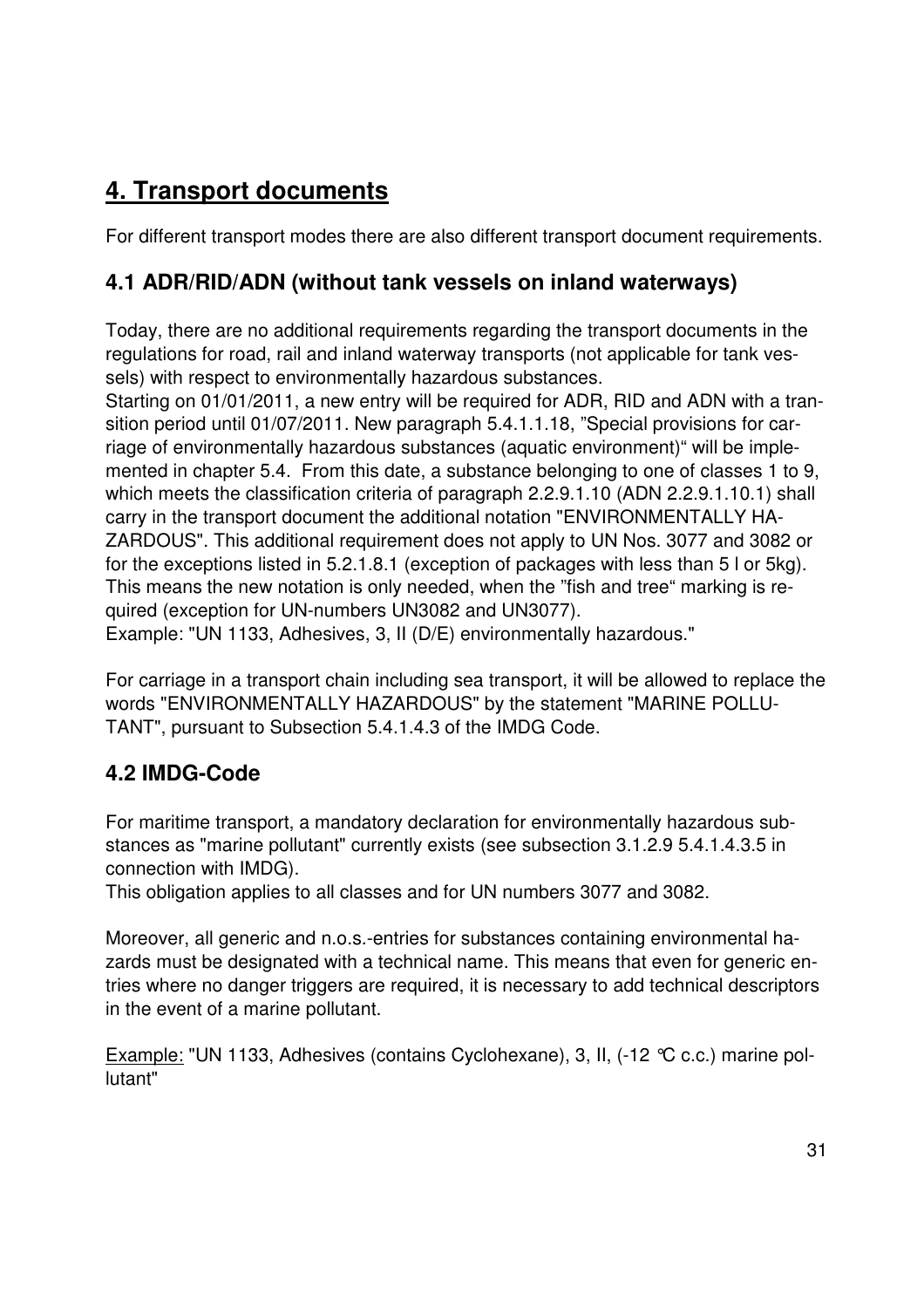# **4.3 ICAO-TI/IATA-DGR**

For air transport, no additional documentation requirements exist for environmental hazardous substances (except UN 3077 and UN 3082).

## **4.4 ADN (tank vessels on inland waterways)**

Starting on 01/01/2011 (Transition period until 01/07/2011) the entry "environmentally hazardous" is required in the transport document for the transport in tank vessels on inland waterways as well.

There are additional requirements regarding documentation for transport in a tank vessel on inland waterways. For the additional classifications of groups N1 to N3, this information must carry over in the transport documents. Furthermore, the hazards of the environment which meet the criteria of GESAMP must be documented. The latter are floaters ("F", to swim, does not evaporate and is poorly soluble) or Sinker ("S", drops to the ground and is poorly soluble). This information is included in Table C Section 3.2.3 in the ADN.

Example: "UN 1157, Diisobutylketone, 3 (N3, F), III"

It should also be noted that for tank vessel transport on inland waterways, substances also must be classified and declared in accordance with GHS in "Acute 2", "Acute 3" or "Chronic 3", with the substance identification number 9005 and the description "environmentally hazardous substance, solid, n.o.s., molten" or "9006 environmentally hazardous substance, liquid, n.o.s." assigned.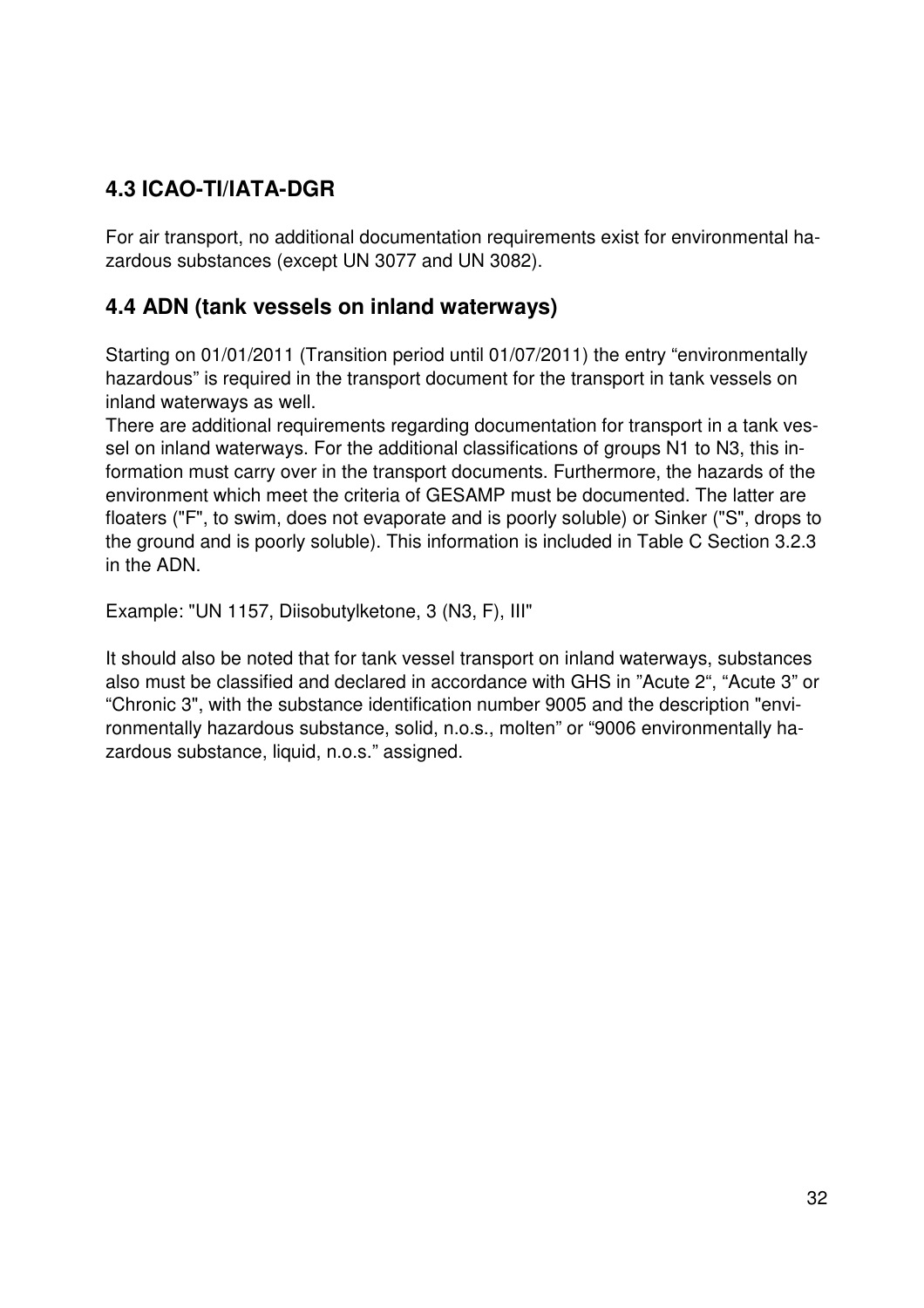# **4.5 Summary**

| ADR/RID/ADN                                                                                                                                                                                  | <b>IMDG-Code</b>                                                                                                                 | <b>IATA-</b><br>DGR /<br><b>ICAO-TI</b> | <b>ADN</b> (tank vessel)                                                                                                                                                                                                   |
|----------------------------------------------------------------------------------------------------------------------------------------------------------------------------------------------|----------------------------------------------------------------------------------------------------------------------------------|-----------------------------------------|----------------------------------------------------------------------------------------------------------------------------------------------------------------------------------------------------------------------------|
| from 01/01/2011                                                                                                                                                                              |                                                                                                                                  |                                         |                                                                                                                                                                                                                            |
| <b>Additional claim "ENVI-</b><br><b>RONMENTALLY HA-</b><br>ZARDOUS" if the criteria<br>are met.<br>"MARINE POLLUTANT"<br>allowed in case of an sea-<br>transport (from or to the<br>harbor) | <b>Additional claim "ENVI-</b><br><b>RONMENTALLY HA-</b><br><b>ZARDOUS (MARINE</b><br>POLLUTANT)", if the cri-<br>teria are met. |                                         | Additional indication of the<br>classification group (N1 -<br>N3) and Floater or Sinker<br>(F, S). Additional Declara-<br>tion of GHS "Acute 2 and 3"<br>substances. (substance<br>identification numbers 9005<br>or 9006) |
| Exception: UN 3077 / UN<br>3082 and no markings<br>with-fish and tree required<br>$\le$ 5 liters / 5 kg per packag-<br>ling)                                                                 |                                                                                                                                  |                                         |                                                                                                                                                                                                                            |
|                                                                                                                                                                                              | Approved chemical name<br>of the marine pollutants<br>required for all generic or<br>n.o.s. entries as a tech-<br>nical name.    |                                         |                                                                                                                                                                                                                            |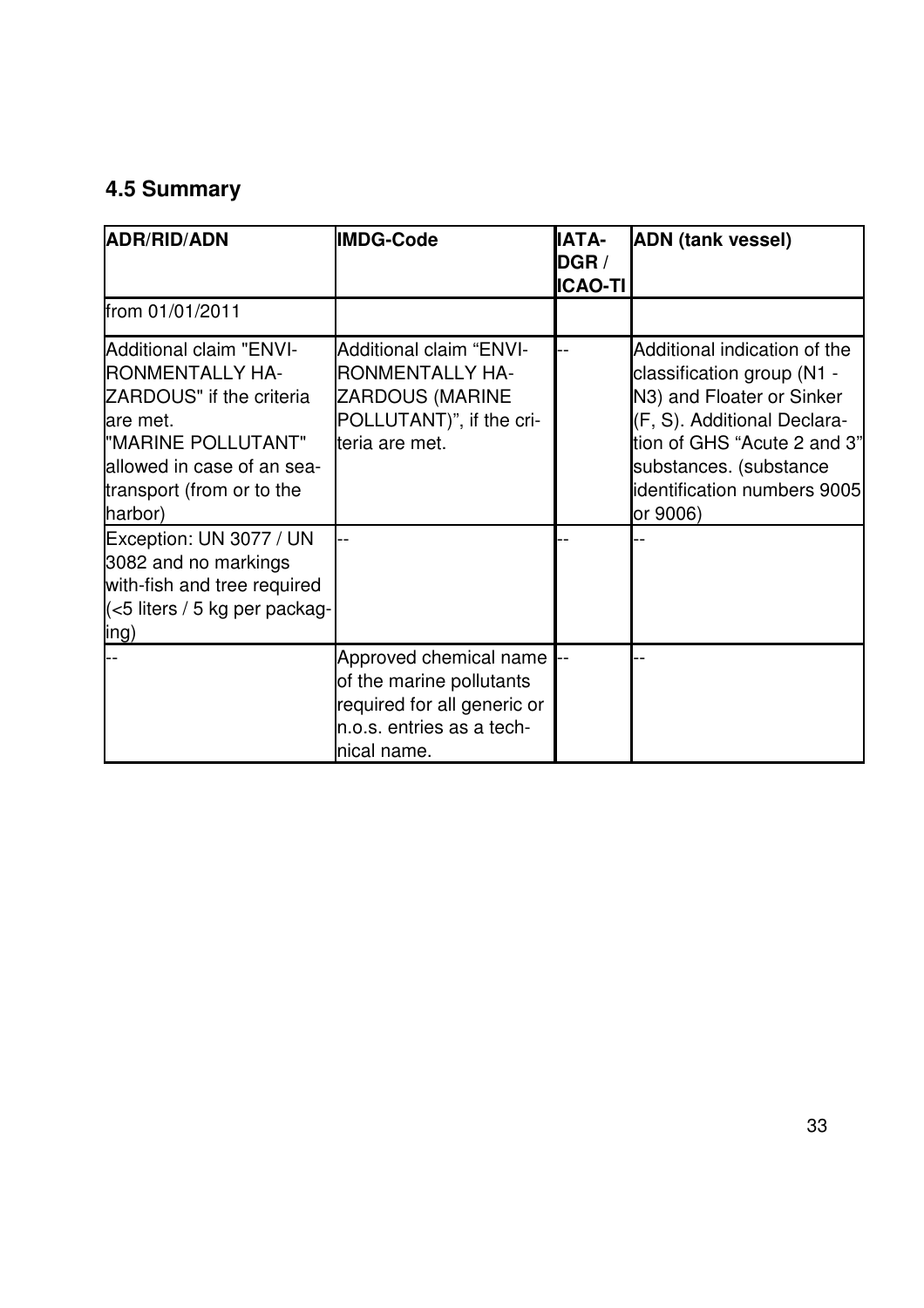# **5. Other**

## **5.1 Exceptions and special provisions for environmentally hazardous substances and mixtures**

For certain substances, the classification as environmentally hazardous substances (aquatic environment) may still be affected by special provisions of the Dangerous goods regulations.

#### **5.1.1 Viscous Substances**

Prior to 2009/2010 viscous, non-toxic and non corrosive substances with a flashpoint higher than 23°C in packaging sizes smaller than 450 liters were not subject to ADR/RID/ADNR/ADN (according to Section 2.2.3.1.5) and packages less than 30 liters according to subsection 2.3.2.5 are more or less not subject to the IMDG Code (except the requirements for separation and documentation). From 2009/2010, a new condition for that exemption was introduced. This has now the consequence that viscous substances having a flash point above 23°C cannot be exempted, if the substance is classified as a Class 3 substance, the packages are marked with "fish and tree" and if they are not exempted by the quantitative limitations of the marking.

#### **5.1.2 New Special Provision 335 for non-dangerous solids containing environmentally hazardous liquid substances (e.g. cleaning tissues)**

A **new** "special provision 335" for not-hazardous solids, containing environmentally hazardous liquid substances is now listed in the Dangerous Goods Regulations:

#### ADR/RID/ADNR/ADN

Mixtures of solids which are not subject to the requirements of ADR and environmentally hazardous liquids or solids shall be classified as UN 3077 and may be carried under this entry provided there is no free liquid visible at the time the substance is loaded or at the time the packaging or vehicle or container is closed. Each vehicle or container shall be leak proof when used for carriage in bulk. If free liquid is visible at the time the mixture is loaded or at the time the packaging or vehicle or container is closed, the mixture shall be classified as UN 3082. Sealed packets and articles containing less than 10 ml of an environmentally hazardous liquid, absorbed into a solid material but with no free liquid in the packet or article, or containing less than 10 g of an environmentally hazardous solid, are not subject to the requirements of the ADR / RID.